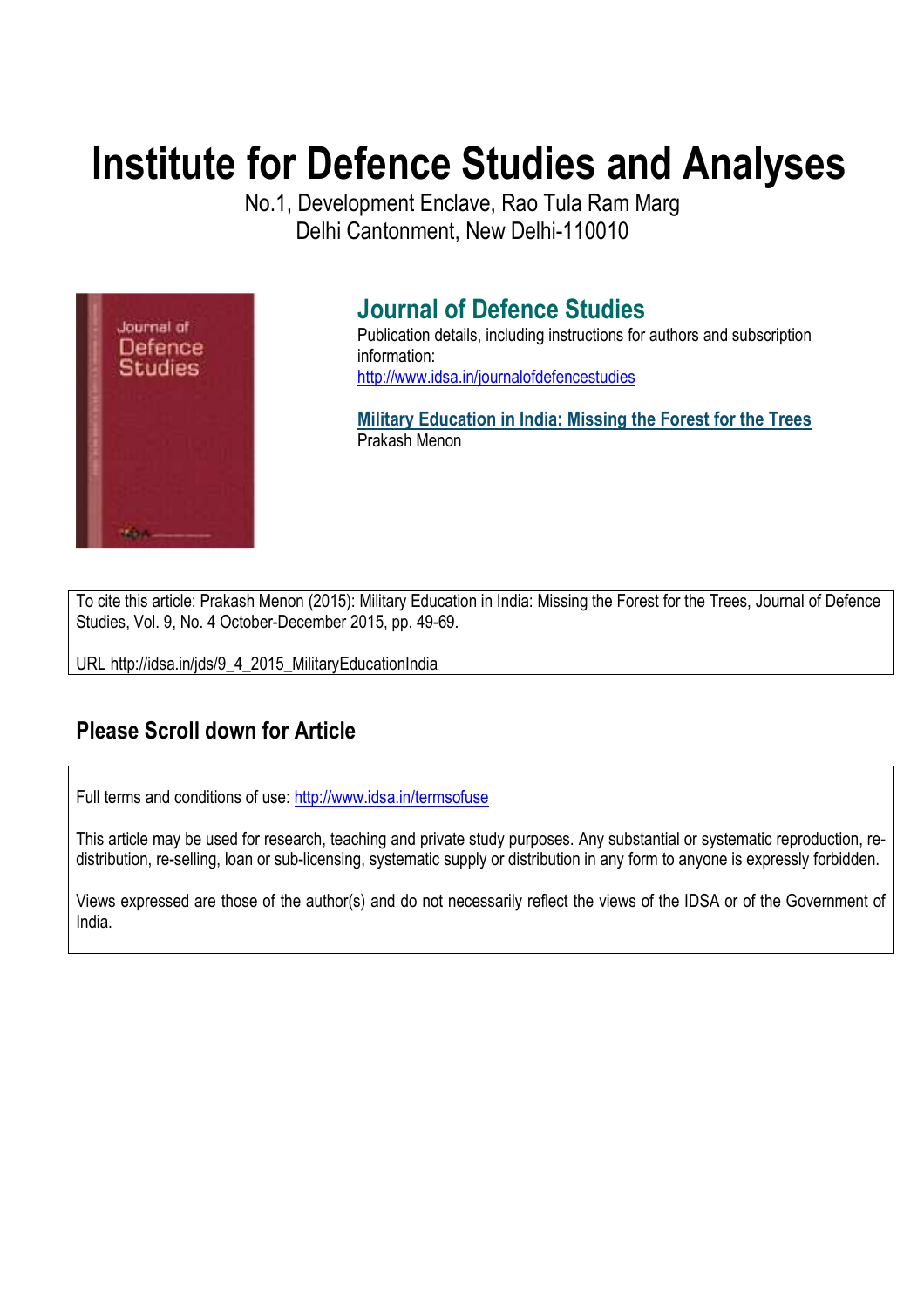### Military Education in India Missing the Forest for the Trees

#### *Prakash Menon\**

*India's Professional Military Education (PME) system is weighted*  towards the tactical level in all stages of professional development. *This results in inadequate exposure of its senior leadership to strategic studies, thus inhibiting the provision of qualitative advice at the strategic level. While combat as an instrument of warfare is focused on at all levels, it fails to relate to war as an instrument of politics. It underlines the absence of an effort to build a broader vision that incorporates the entire constellation of forces. As a general rule, technology has been privileged over humanities in PME. Although the establishment of the Indian National Defence University (INDU) will address some of the shortcomings, a concurrent review of syllabi in the premier joint training institutions is essential in order to achieve a balanced, progressive shift from an emphasis on technology at the initial stages to a humanities focus at the senior levels.*

India's vast network of military training institutions, which determine the quality of its professional skills through a carefully designed and progressive process encompassing the entire career span, forms the cornerstone of its military prowess. PME has failed to recognise that the autonomy of its military sphere had diminished, and appreciate the need to broad base the system to incorporate the constellation of forces in which military activity occurs. Moreover, because contemporary force application is loaded with heightened political sensitivity which a

*ISSN 0976-1004 print © 2015 Institute for Defence Studies and Analyses Journal of Defence Studies, Vol. 9, No. 4, October–December 2015, pp. 49–69*



<sup>\*</sup> The author is currently Officer on Special Duty, National Security Council Secretariat, New Delhi.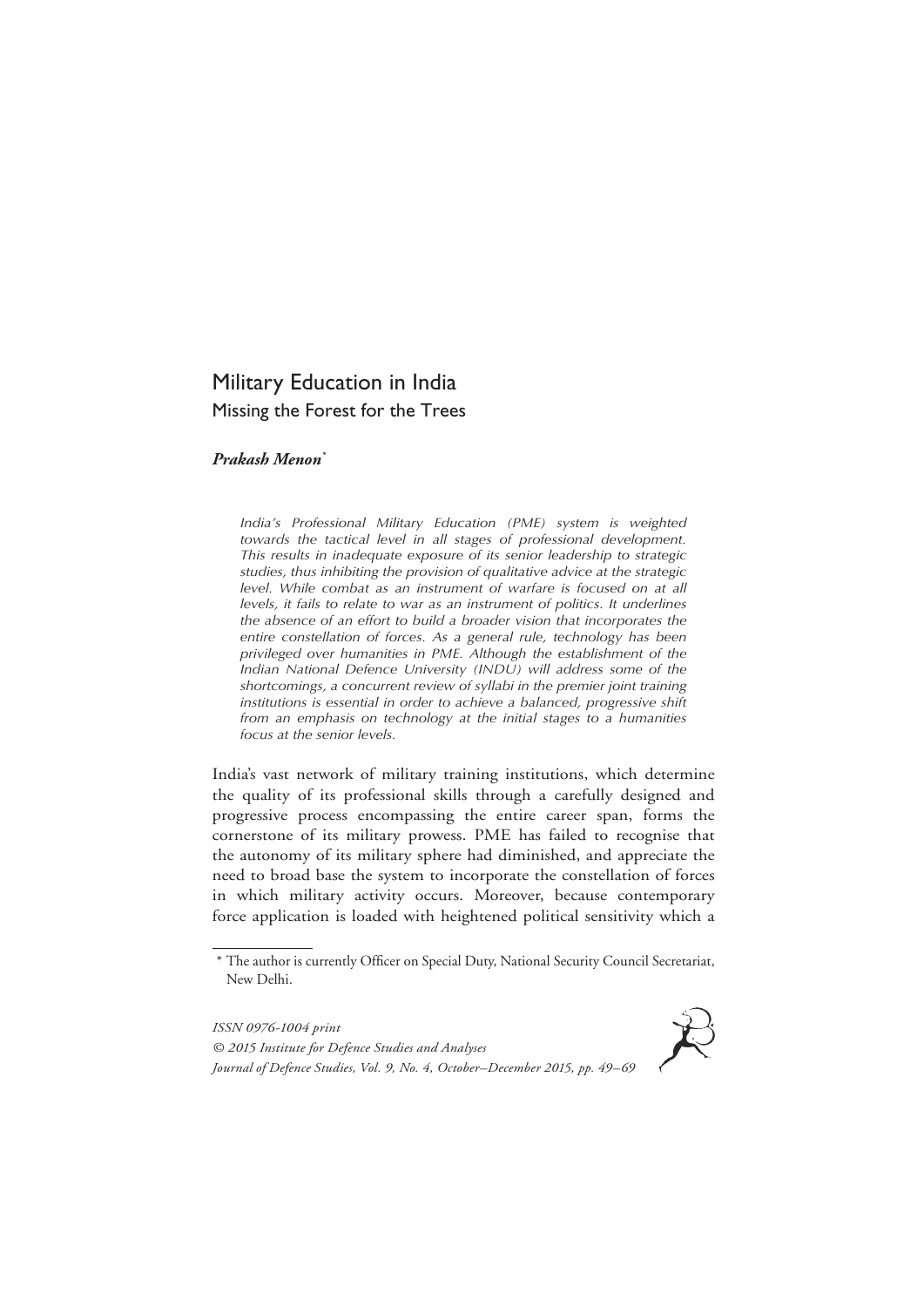pervasive media easily exacerbates, it is almost incumbent on PME that it develops a multifaceted understanding of the political, social and cultural landscape in which the military functions.

India's PME system has been a laggard in the development of the echelon of higher leadership, principally due to inadequate anticipation and hence failure to build a framework that aligns military force application to political purposes. Firepower is the military's primary preoccupation, which at the tactical level requires a scientific approach. However, PME tends to neglect the importance of transiting to the strategic level, demanding a people-centric approach, thus requiring grounding in the humanities and social sciences. Additionally, there is a natural aversion towards the political sphere, a derivative of the Indian military's apolitical tradition. There is a crucial neglect of strategic studies as a discipline both in universities and in PME, which has resulted in a human capital deficit. It is essential that this must be remedied as it adversely impacts policy and strategy formulation. In an era of greater opportunities, challenges and uncertainty, India can ill afford the tardy pace at which some extant corrective measures are currently ongoing.

Ideally, PME must imbue senior military leadership with a broader perspective so as to equip them with the relevant intellectual tools that can function effectively at the technology–humanities intersection, and therefore be able to envisage, translate and convert the impact of military actions into political effect. The challenge is to manage the transition from training to education; to foster a greater understanding of the linkage between a particular action and its impact on the larger purpose for which it is undertaken.

This article examines the issue at three levels. It begins with a discussion on the nature of the problem and the demands it engenders on the PME system. It then undertakes a review of the existing PME system, and finally, looks at the way ahead.

#### **The Nature of the Problem**

In November 2014, a commanding officer (CO) of an infantry unit was court-martialed in Jammu and Kashmir (J&K) and awarded life imprisonment for staging the killing of three innocent civilians and branding them as terrorists. The motivation for the act was, in all probability, driven by the impulse to promote the chances of his battalion to win the 'unit citation' award by enhancing the number of terrorists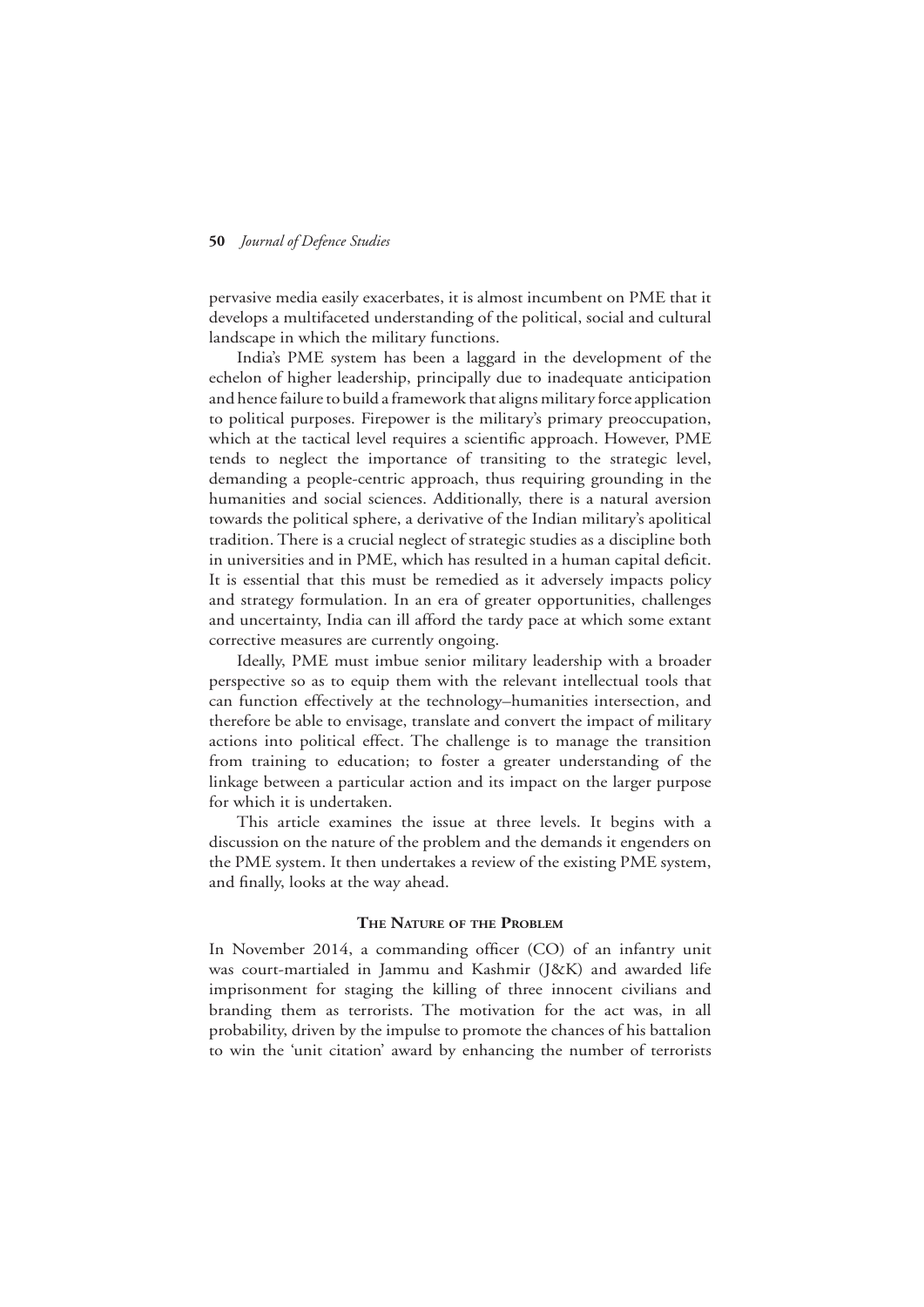killed—a key parameter that determines the award.<sup>1</sup> This particular incident, which occurred in April 2010, ended up costing over a 100 lives and triggered a series of violent protests in the state till October of that year. While similar cases, though isolated and few in number, have occurred before, this was a tactical event which had strategic repercussions that weakened the overall counter-insurgency effort. The natural corollary based on some previous incidents should have been a review of the 'unit citation' by the highest leadership; instead, the top brass ignored any moves to remove this known source of human rights violations by favouring 'motivation through awards'. This is tunnel vision in action, which fails to see the larger picture and signifies the crux of the problem—missing the forest for the trees. Stated differently, the CO was *trained* but not sufficiently *educated*.

A geopolitically unstable neighbourhood, disputed borders and internal conflicts continue to place a premium on India's defence preparations. Having experienced four major and one minor war in six decades, being perennially involved in internal conflicts and border tensions, and as the largest contributor to United Nations (UN) Peacekeeping Operations, its military is rich in experience and its performance, with one exception, has been rather creditable.<sup>2</sup> Ultimately, war is a mind game in which intellectual capital in strategic affairs is a perquisite in both civil and military realms. Strategic studies provides the theoretical heft to understand war and must be a part of the intellectual arsenal of both leaderships. Political leaders guide utilisation of force, whereas force application is essentially a military specialisation. Successful political guidance and military effectiveness is largely governed by the quality of human capital that the nation generates to support the national security effort.

For more than a decade now, the Indian military has been undergoing a modernisation programme that is likely to witness procurement of equipment worth several billion dollars over two and a half decades. Modernisation is also vital in PME as the effectiveness of the material acquisition will eventually be reliant largely on the proficiency of the military leadership, which is mainly acquired and shaped through a PME system that must evolve with the constantly changing character of war.<sup>3</sup> It is imperative that India must pay more attention to developing the software of strategic affairs—its human capital; currently, it is hardware, in terms of equipment acquisition, that is being privileged over software.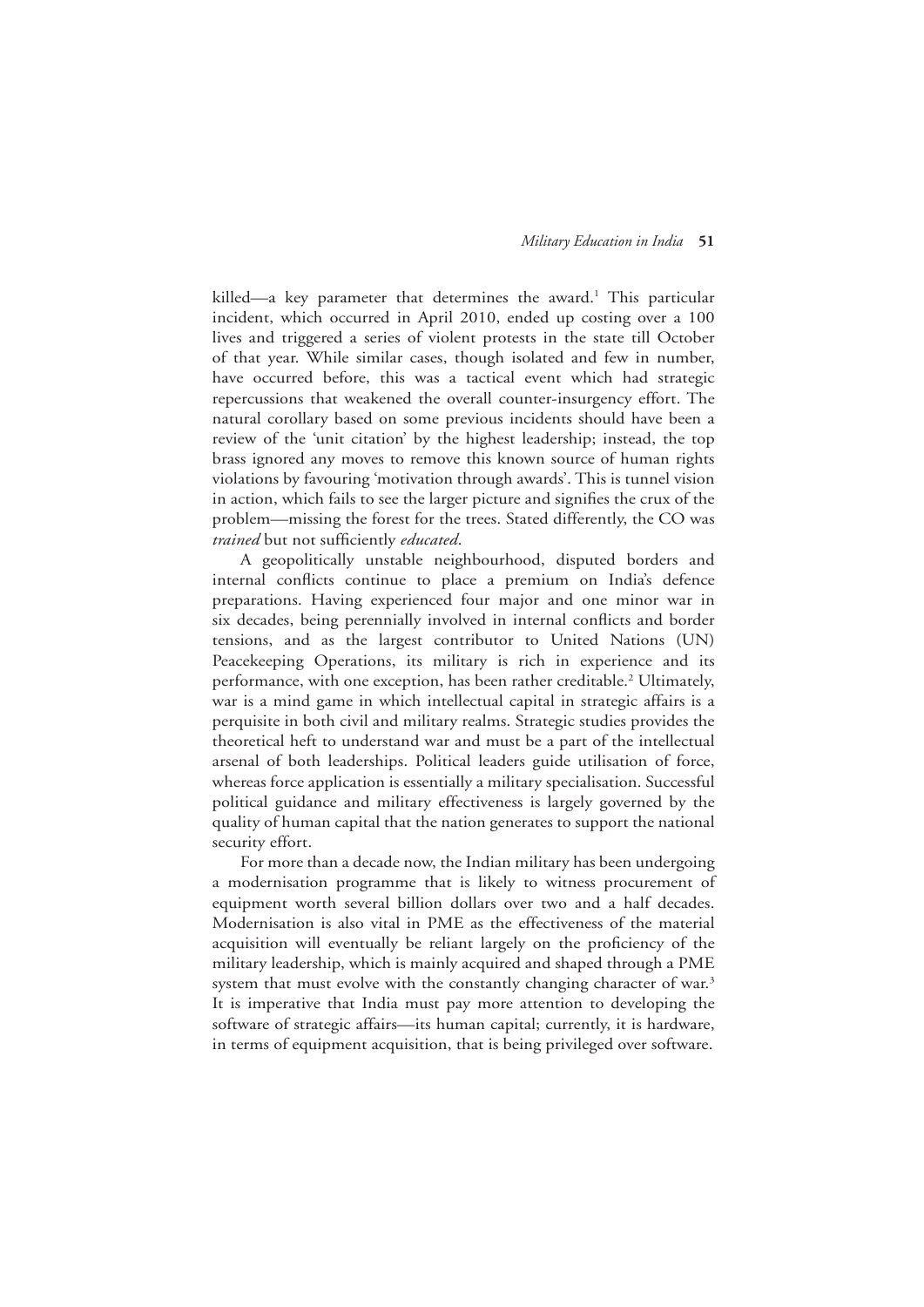PME is the bedrock of military effectiveness that progressively hones and shapes the proficiencies of military professionals to shoulder responsibilities that are commensurate with rank and appointment. The initial focus is on abilities for combat, which progressively and ultimately seeks to equip the senior hierarchy of officers and generals with the competence to enable contribution to policy and strategy evolution and execution. Therefore, in addition to the established expectations for professional knowledge, skills, abilities and attributes, senior-level military leaders must move beyond their specialisation and obtain an understanding of the forces at play in the larger political and strategic landscape. It is conventional wisdom that the structure of PME is based on the notion that the tactical level forms the foundation for initial and mid-career education, whereas the focus for the senior echelon is the strategic level. However, there is increasing realisation that unless the tactical-level focus is nested in a larger context that is aimed at fostering an understanding of its higher purpose, it fails to enrich the quality of the activity and safeguard against tactical actions; and decisions taken with tunnel vision that would, in many cases, have a strategic impact.

Military leaders are bred on a quality that relates to action and have a natural aversion for the 'theoretical', which, in effect, is an anti-intellectual disposition. The preference is for the 'practical' as contemplation is not a natural leaning. The proclivity for 'doing stuff' fills the entire span of an officer's career activities, but it does not provide for a greater understanding of his art. A good edification in strategic thinking and policy formulation that is institutionally promoted and suitably incentivised is required to spark interest at every stage in the PME process, and to widen horizons that ultimately connect actions to purpose.

Military actions involving threat or the use of force are inherently unpredictable in the effects they can generate. A broadened horizon provides some degree of clarity in an otherwise complex environment. Though most military leaders are likely to be involved only in the tactical realm in their careers, the need to understand broader political and strategic landscapes is inescapable for effective functioning in the tactical domain. Yet, exposure beyond the tactical level must be accorded at an appropriate stage of the education spectrum. The instrumentality of war as a political tool must frame the background for developing combat skills that are ultimately aimed at political outcomes. This demands that PME must incorporate a pedagogic structure that maintains the bond between the tactical and strategic levels, and blends the levels appropriately at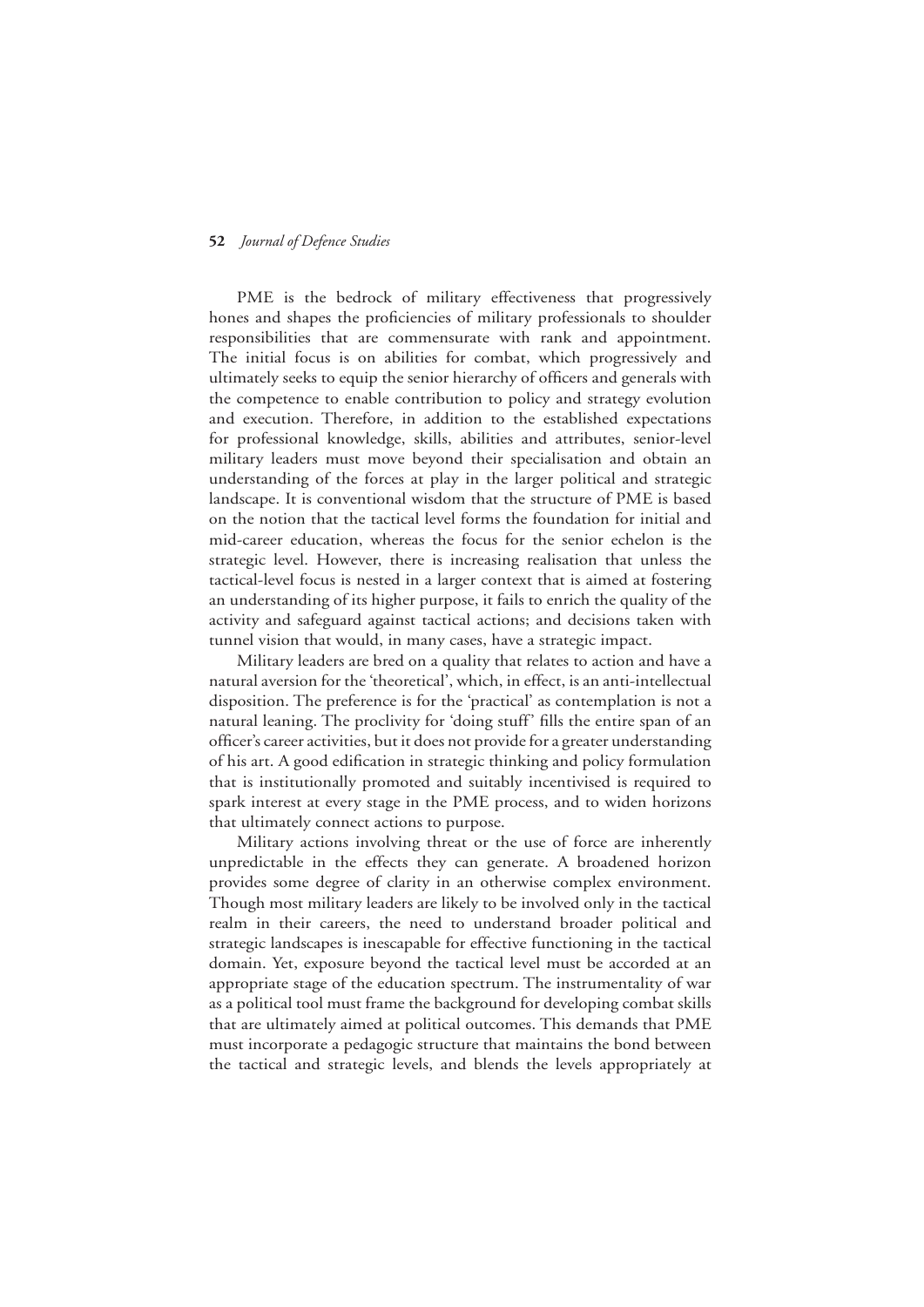various stages. The idea is to broaden perspective and *not* to make scholars out of military leaders.

Education can imbue officers with critical thinking skills, broader perspectives and strengthened abilities so that they can contribute to solutions of complex issues. The existing Indian PME system is oriented narrowly towards the tactical level and provides inadequate insight of the political and strategic levels. There is a neglect of strategic studies that prevents acquisition of a strategic outlook and, therefore, PME needs to equip officers with the intellectual tools to analyse strategic problems. There is insufficient backing from mid-level officers who are trained analysts. This article makes the case for restructuring India's PME along two axes: first, by increasing the understanding of the politico-military perspective of senior leaders in order to ultimately meet the demands for improved policy/strategy formulation and execution; and second, by broadening the strategic perspective of leaders in order to adapt to changes in the character of war.

#### **Policy/Strategy Formulation**

In order to promote mutual understanding, an effective policy and strategy formulation process on defence issues requires continuous and iterative politico-military interaction as a means to confront the politico-military problematic, which can be explained as the consequence of inevitable differences between two institutional entities due to their divergent outlook. The politician is, by nature, endowed with a short-term outlook with heightened sensitivity to domestic constituencies. Humanities, more than technology, shapes their outlook. In liberal democracies like India, populism, with an eye on the ballot, is the norm that guides political decisions and actions. Defence and national security issues do not attract the attention they deserve. Not only does a lack of depth in debates in Parliament provide sufficient evidence that issues of immediate political value dominate political discourse, it is further compounded by a deficiency in strategic outlook amongst most of the political class. Understandably, it would be impractical to expect the politician to read Kautaliya's *Arthashastra* or Clausewitz's *On War*, or be well versed with the nuances and potential of the military instrument he is expected to wield. This, more or less, is the natural state of the political leadership and, barring individual exceptions, is unlikely to change.

The military leadership, on the other hand, is expected to acquire a strategic outlook through the PME system that is supplemented by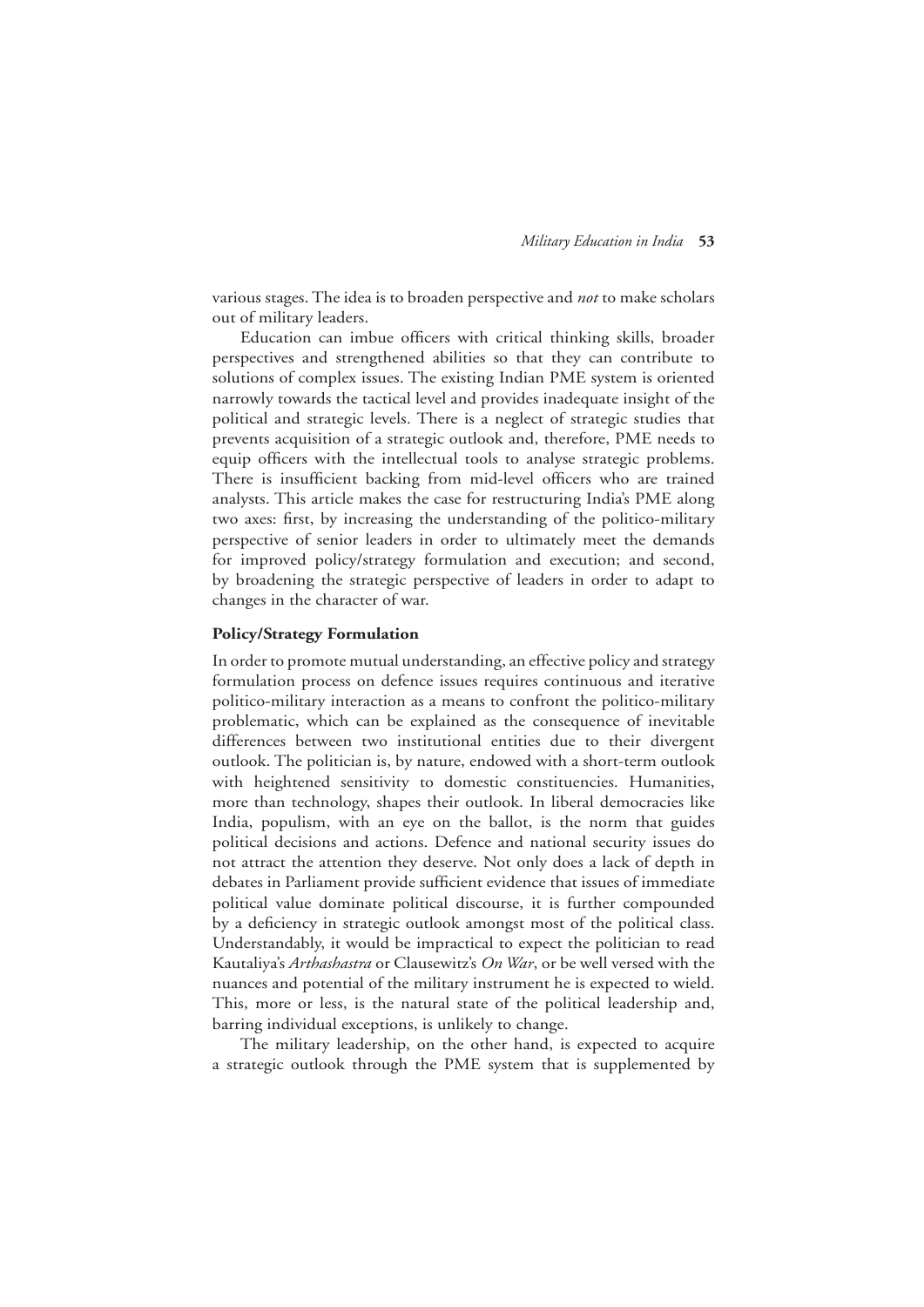experience and self-education. It has to have a long-term perspective, which produces a natural tension against the short-term outlook of the politician. The long-term perspective has also to be nested in an essentially political context, which in itself is a product of social, economic, technological, cultural and other factors that relate more to the humanities. The military leadership is inclined to distance itself from the chaotic, exasperating and controversial world of politics and public policy, and thus has difficulty in comprehending the political context and its nuances mainly due to three reasons. First, as a consequence of the apolitical nature of the Indian Armed Forces—a hallmark and institutional strength—there is a natural dislike for matters political that is ingrained in the DNA of Indian military leaders. Second, being focused on technology they have insufficient understanding of matters political, economic, social and humanities as a whole. Third, it is often the case that the political guidance available to military leaders for drawing the contours of a futuristic political context is unavailable, scantily sketched, or too unrealistic to undertake due to the inherent uncertainty of the future.

This prevailing military handicap can be remedied, albeit partially, by an increased exposure to strategic studies for larger number of officers through the PME system. Presently, this system exposes a limited population of officers rather late in their careers. The PME process must expose officers to strategic studies at an early stage and build it up through middle and senior levels of education. The change in the character of war only serves to underline the urgency for its implementation.

#### **Character of War**

While the fundamental nature of war, which Clausewitz described as war's objective nature—that of 'organised violence for political purposes'—has remained unchanged, the subjective nature of war, which deals with the methodology of application of force—or what we refer to as combat and warfare—is constantly changing due to politics, technology and social, economic and human ingenuity. Warfare, which is essentially the tactical level of war, is the means of contestation and violence its currency. The historical trajectory of contestation has been driven by the ability of opponents to evade the progress of technology through counter technology, and by changing the panorama of combat through human ingenuity. It is the reason why the stronger and better-armed opponent need not necessarily win wars even after winning most battles. The fact that the United States was the loser in the Vietnam, Iraq and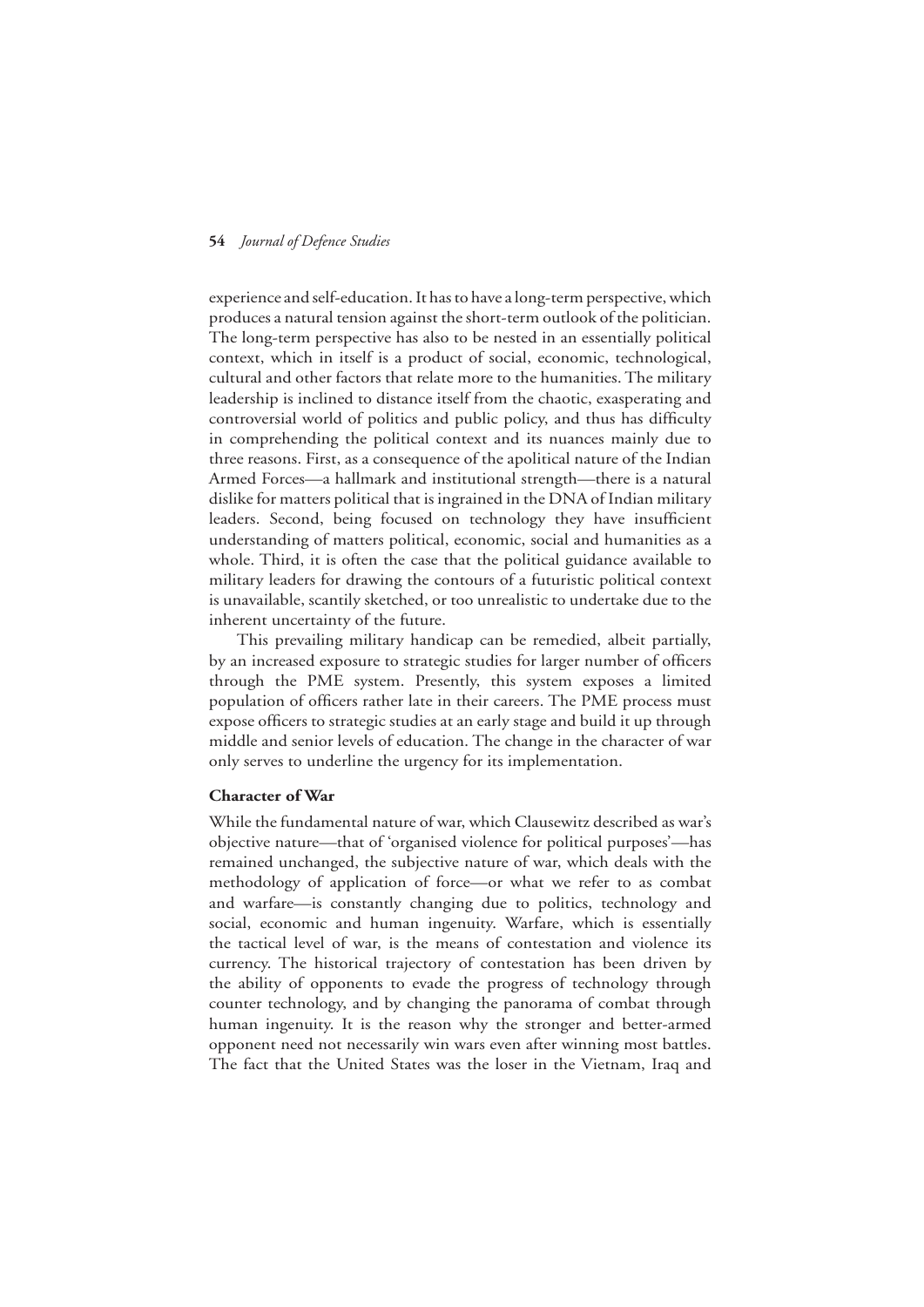Afghanistan wars, despite being the stronger opponent, only reinforces the idea that winning wars is not about technological superiority alone. Wars are about people and as control of people requires control of their land, there is no alternative but to fight to win the loyalty of the people or subdue them through coercion. Loyalty can be imposed by force, like the Russians have done in Chechnya and China in Tibet and Xinjiang. But the costs of coercion and control of people against their wishes has proven to be not just expensive but increasingly difficult. For example, technology, through a combination of explosives and ingenuity coupled with information and communication technology (ICT), has given birth to the suicide bomber and the improvised explosive device (IED), and the lethality potential of small groups has increased manifold. Since effective counter-measures have not been feasible, it has therefore given birth to the lethality revolution in strategic affairs.<sup>4</sup>

The lethality revolution in strategic affairs is characterised by the empowerment of small groups to inflict substantial destruction that cannot easily be countered using conventional measures. The destructive effect is magnified in effect as the powerful images are instantaneously transmitted globally through pervasive media. No reasonably foolproof measures have been possible against IEDs that can be concealed and detonated remotely. The suicide bomber and the vehicle-borne IED are the diabolic representation of the lethality revolution. The major implication of this revolution is the blurring of tactical and strategic boundaries in conflict. Tactical actions can resonate strategically in effect through the power of the image. The fear induced in the population by the image of destruction caused by a bomb blast in a crowded street can convey an impression of a government unable to protect its citizens. Killing innocent civilians during operations against terrorists, even if unintended, can have a lasting impact of reinforcing the narrative regarding violation of human rights—a *strategic effect* that works against the *strategic objective* of winning hearts and minds. An understanding of the larger picture is therefore crucial even when operating at the tactical level in wars that are now, more often than not, fought amongst the people.<sup>5</sup> Politics imposes at all levels of war and militaries have to adapt to shifting politics and malleable military and strategic objectives. Junior military leaders thus cannot be innocent of or disconnected from political forces at play in the operating environment.

There is no longer an autonomous military sphere in war that allows the military free play to establish purely military conditions that can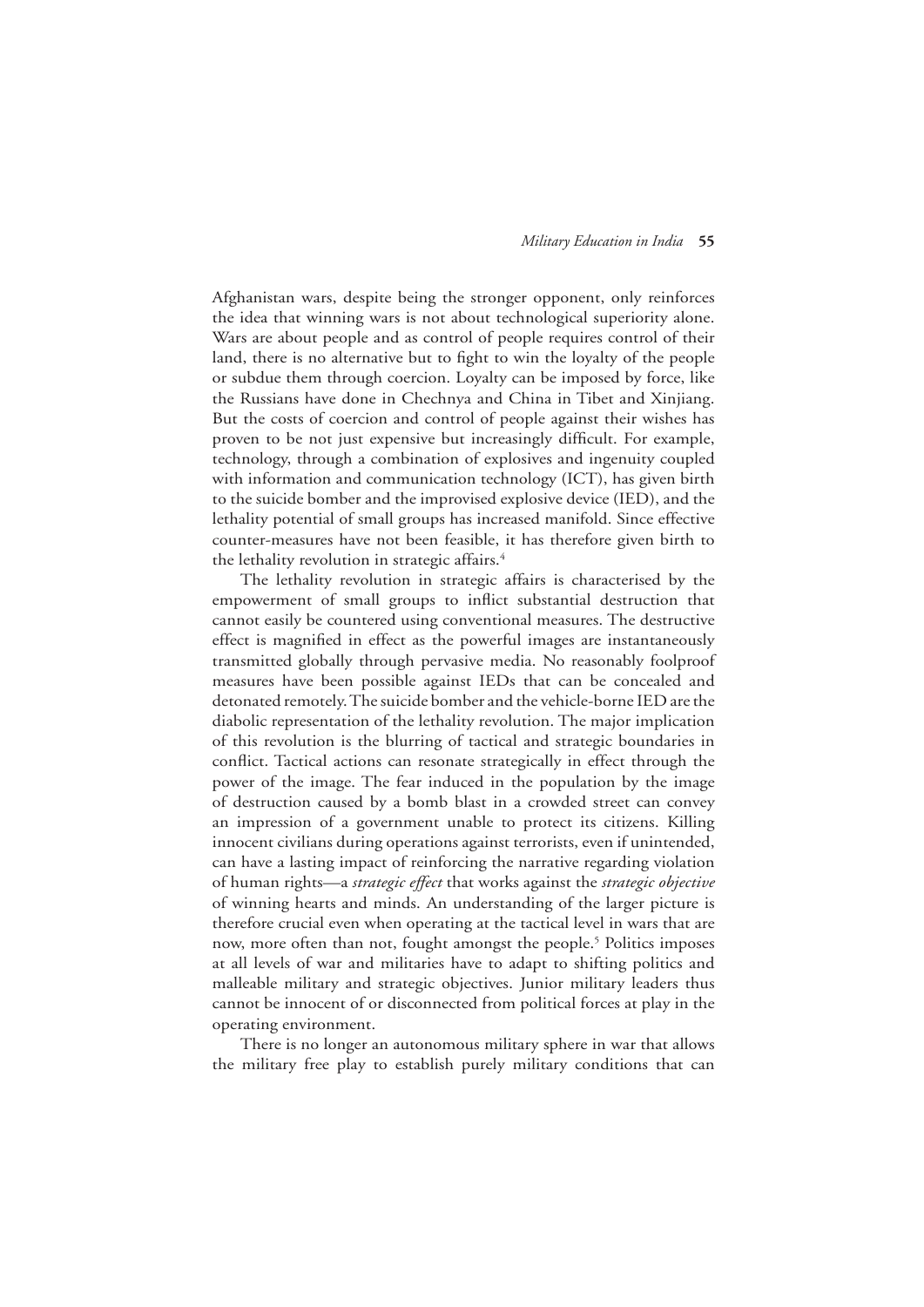be leveraged through political negotiations, except when the military interaction is limited in aim, scope and geography. There cannot be an autonomy in military operations in conflicts occurring under the nuclear shadow as force application and military targeting will necessarily be circumscribed by politically imposed constraints. Political and military leaders require a mutual understanding of the space that is determined by political vectors within which free military play is allowed. It may well be the case that the space for free military play will continue to shrink, raising the need for deeper politico-military interaction for both the preparation and conduct of war.

The role of PME is to provide the theoretical understanding to handle the implications of tactical actions on the broader strategy it supports. This requires PME to encompass within its ambit the ability to shape leaders at most levels of leadership to be able to 'think strategically'. The heart of PME problem thus is to strike a correct proportion at the two levels. At the tactical level, this is between the greater need for technical prowess and the requirement of a broader understanding that connects military actions to political purpose. At the strategic level, alongside technology, this pertains to an equal understanding of politics, economics, social and psychological domains, thus displacing the dominance that technology had earlier held. The moot question in the Indian context therefore is: does the Indian PME system meet these requirements?

#### **India's PME System**

No PME system can retain its effectiveness if it does not incorporate changes in the larger strategic environment. It must foster innovation, intellectual agility and the capability to integrate across multiple domains. A military leader acquires his professional skills through a PME system in vogue. However, unless the leader supplements his knowledge through experience and self-study, the theoretical framework provided by PME will remain but a skeleton and will be unusable in the real world.<sup>6</sup> Military leaders have no choice but to study the past to fine-tune their skills. It is also the case that independent of the PME system, some military leaders will through self-study make up for the inadequacies; it does not, however, make a case for not addressing the deficiencies in contemporary PME.

The extant PME system in India privileges the tactical level and neglects sufficient exposure to the strategic level. The exposure to the strategic level takes place with a focused approach at the level of the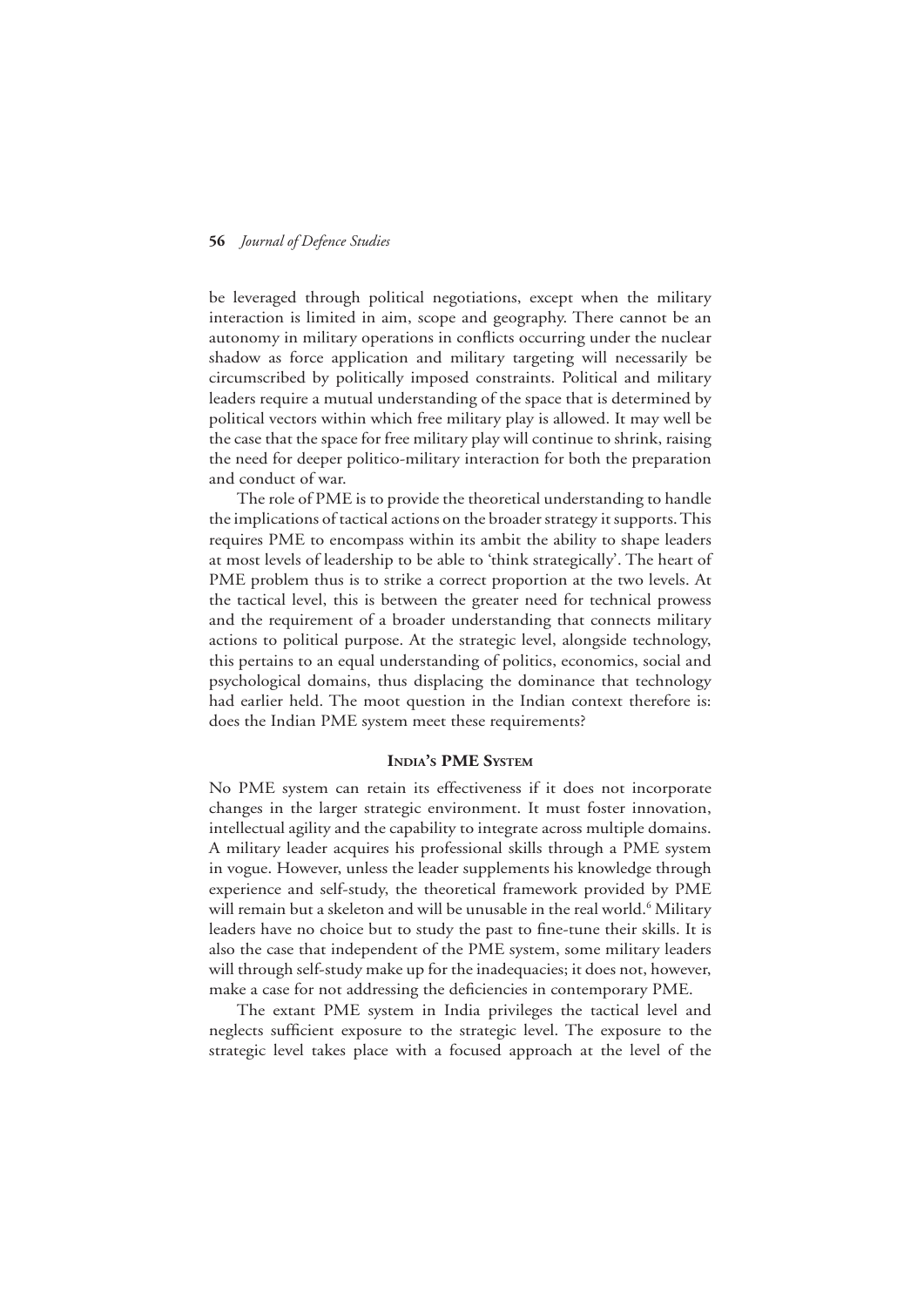| Type            | Service   | Dura-   | Joint             | Aim               | Remarks         |
|-----------------|-----------|---------|-------------------|-------------------|-----------------|
|                 | Profile   | tion    |                   |                   |                 |
|                 | (Years)   |         |                   |                   |                 |
| Pre-commission  |           | $2 - 4$ | $\varnothing$ Yes | Moulding cadets   | @ 60% joint     |
|                 |           | years   |                   | into officers     | training        |
| Basic           | $0 - 1$   | 6       | $\rm No$          | Orientation to    | Service         |
|                 |           | months  |                   | service profile   | arm/specific    |
| Junior          | $5-6$     | 3       | $\rm No$          | Command of        |                 |
| Command         |           | months  |                   | sub-units         |                 |
| Staff           | $9-10$    | 1 year  | Yes               | Staff duties      |                 |
| Senior          | 14-15     | 3       | $\rm No$          | Battalion         | Only in Army    |
| Command         |           | months  |                   | command           |                 |
| Higher          | 20        | 1 year  | Yes               | Command up        | Conduct by      |
| Command         |           |         |                   | to division or    | each service    |
|                 |           |         |                   | equivalent level  |                 |
| Higher Defence  | 20        | 1 year  | Yes               | Defence           |                 |
| Management      |           |         |                   | management at     |                 |
| Course          |           |         |                   | directional level |                 |
| National        | $28 - 32$ | 1 year  | $\oslash$ Yes     | Strategic studies | @ Include civil |
| Defence College |           |         |                   | and national      | service and     |
|                 |           |         |                   | security          | foreigners      |

|  |  |  | Table I India: Military Education Profile |  |
|--|--|--|-------------------------------------------|--|
|--|--|--|-------------------------------------------|--|

*Source:* Author.

*Notes:*

- 1. The PME profile given in the table spans the entire gamut of mainstream training courses, except those that impart specialised skill sets that are required to facilitate specialised functions, like intelligence, fire support and logistics.
- 2. All officers approved for the three-star ranks participate in a two-week 'Core Programme' that provides exposure to current strategic issues.

Brigadier or equivalent. This is done through the year-long course at the National Defence College (NDC), but is restricted to a very small number of officers who are expected to tenant the generalship of the armed forces; it, however, does not cater for all future generals. It could be described as the culminating point of PME. At all other levels, the focus is on the tactical level and increasing the effectiveness of combat power for military purposes. The existing system fails to trigger the spirit of enquiry to explore the strategic level during all the stages. There is a deficit in the pedagogy regarding the relation of warfare to political objectives. This would be evident from the Indian PME profile given in Table 1.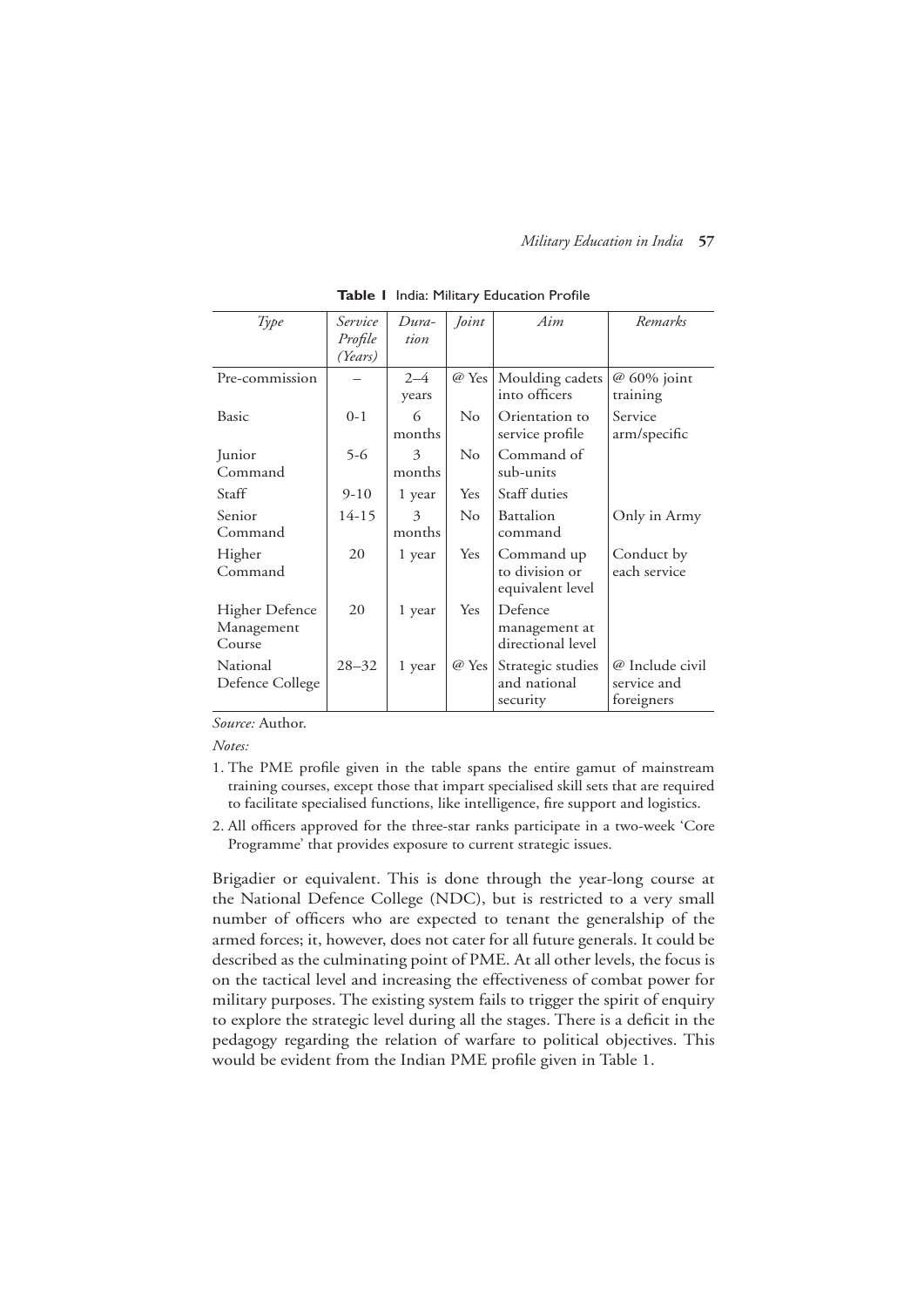#### **Pre-commission and Basic Training**

The pre-commissioning and basic training lays the foundation for military life and varies from 1–4 years. The National Defence Academy (NDA) provides the single-largest avenue for joining the armed services with intake after the school level.<sup>7</sup> It is one of the largest joint training institutions of its kind in the world and presently has an intake of 350 cadets per term. Another year's training at the respective service academies follows the three-year training at NDA. The training is focused on building physical attributes, leadership qualities, and providing an initial foundation for one's specific service. Cadets are classified into three streams for award of a degree: Bachelor of Arts (BA) (History, Economics, Political Science and Geography [any three]), Bachelor of Science (BSc) (Maths, Physics and Chemistry), and BSc (Maths, Physics and Computer Science). Since a graduate degree is awarded, academics get a fairly large timeshare. But the contents of academics are insufficiently fashioned to provide at least an initial exposure to political science, international relations theories or strategic studies, especially to the BSc cadets who compromise 80 per cent of the trainees. Social science content for the BSc stream is negligible, and therefore the cadet is deprived of the basic tools to interpret the forces that are at play in the environment. His perspective is technologically biased and lacks an understanding of the human element that comes from the study of history, geography, culture and politics. This is, however, only part of the problem.

There is another matter that the Indian Navy has been pursuing—an engineering degree during basic training. The navy has a parallel intake avenue through its four-year course at the Naval Academy, Ezhimala, that awards an engineering degree. The prime contention is based on the notion that being a highly technologically-oriented service, the navy would benefit from combining what was earlier seen as separate functions—command and technical. The quest for change stems from viewing war as largely a science and betrays a deeper belief that technology is the prime determinant for success in warfare.<sup>8</sup> Therefore, the premise is that all naval leaders must have an engineering background as it makes them better problem solvers. This belief is contestable.<sup>9</sup> While technology certainly plays a significant role even though the opponent can counter its advantages, it fails to consider that warfare must ultimately serve the purposes of war. Privileging the technical over the command function seeds the neglect of the larger picture by various levels of leadership,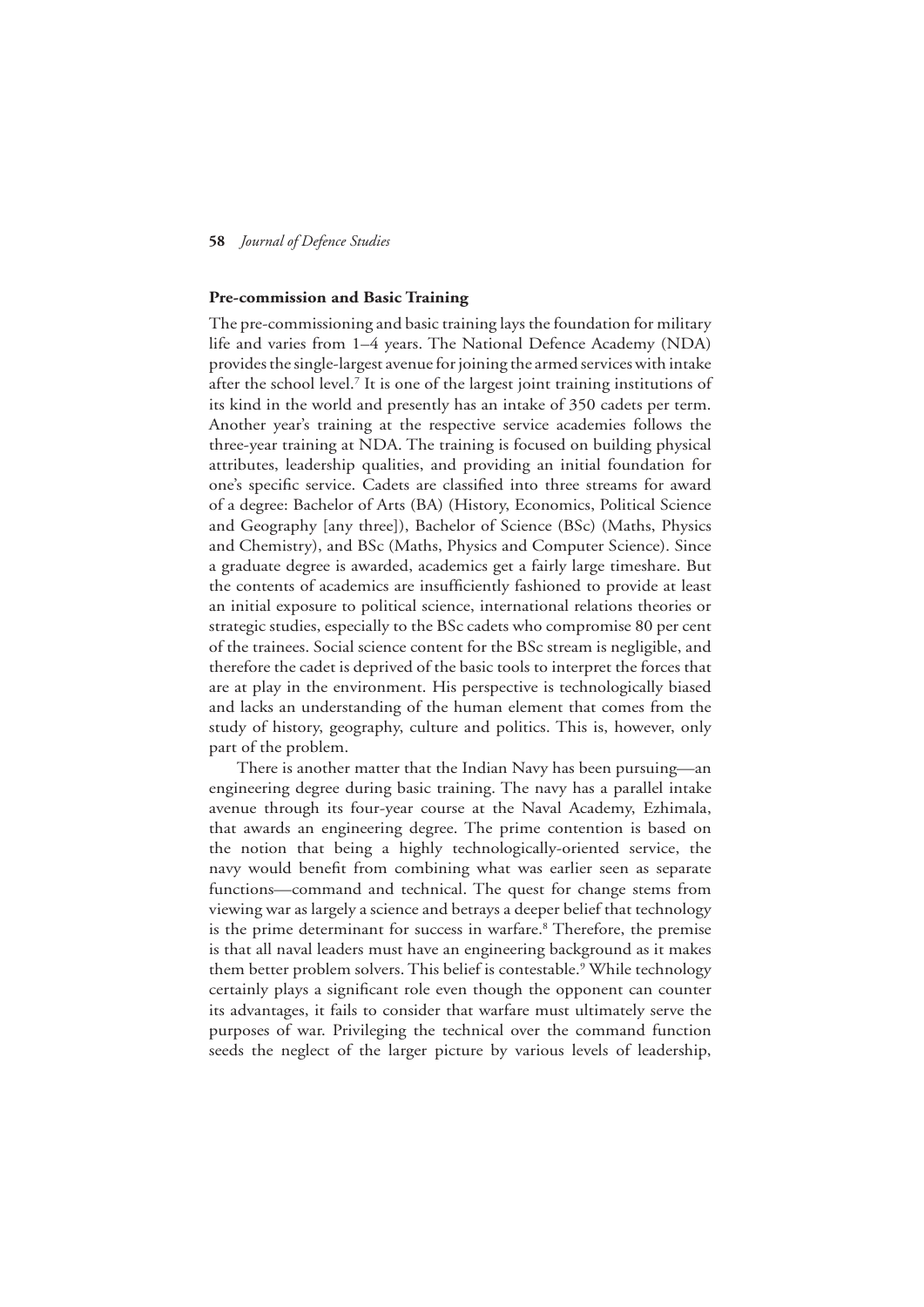who are expected to apprehend multiple vectors at play. It is not that an engineer cannot be educated to see the larger picture; rather, it is to state that the focus has tended to *privilege fire power over people*. The pursuit of technological edge blinds people to the significance of integrating the political and human factors in war. The ideal would be to have a balanced blend of leaders from engineering, basic science and social science backgrounds, and thereafter a progressive amalgam between technology and humanities in the PME system. The naval idea has been resisted so far. But if the navy does succeed, it could signify a retrograde step in the PME system.<sup>10</sup>

Basic and pre-commission training is also imparted for graduate and school-level entry at service-specific academies like the army's Officer Training Academy (OTA—1 year), Air Force Academy (1.5 years) and the Naval Academy (4 years). The need in all these institutions is to maximise, to the extent feasible, the pedagogy on political science with focus on international relations and strategic studies. At the national level, there is need to arrest the prevailing trend, both at the school and university level, of sacrificing social sciences for science—a trend that has been dominant for several decades in India.

#### **Junior Command and Staff College**

Post-commissioning, officers spend about five to six years in units and in order to hone their branch-specific skill sets, they are sent on training courses that includes a Junior Command Course which focuses on command of an infantry company or its equivalent. A grounding in issues of administration, such as law, lands, finance and information systems, is lacking. This should be done through online courses that are available to all levels of the leadership.

The next major level in the PME ladder is the year-long Staff College course where entry is based on a competitive exam and is the first major platform for joint training.<sup>11</sup> Only about 15–20 per cent officers are able to attend this course, and it is from amongst these officers that the senior leadership of the military would emerge. It is a course that has a tactical focus wherein national and international security issues get marginal attention through the mechanism of guest lectures by eminent speakers. Students also write a dissertation that provides some of them an exposure to the strategic level. However, there is no effective pedagogic architecture that exposes all the students to the connection between the tactical and strategic levels. Although operational art is part of the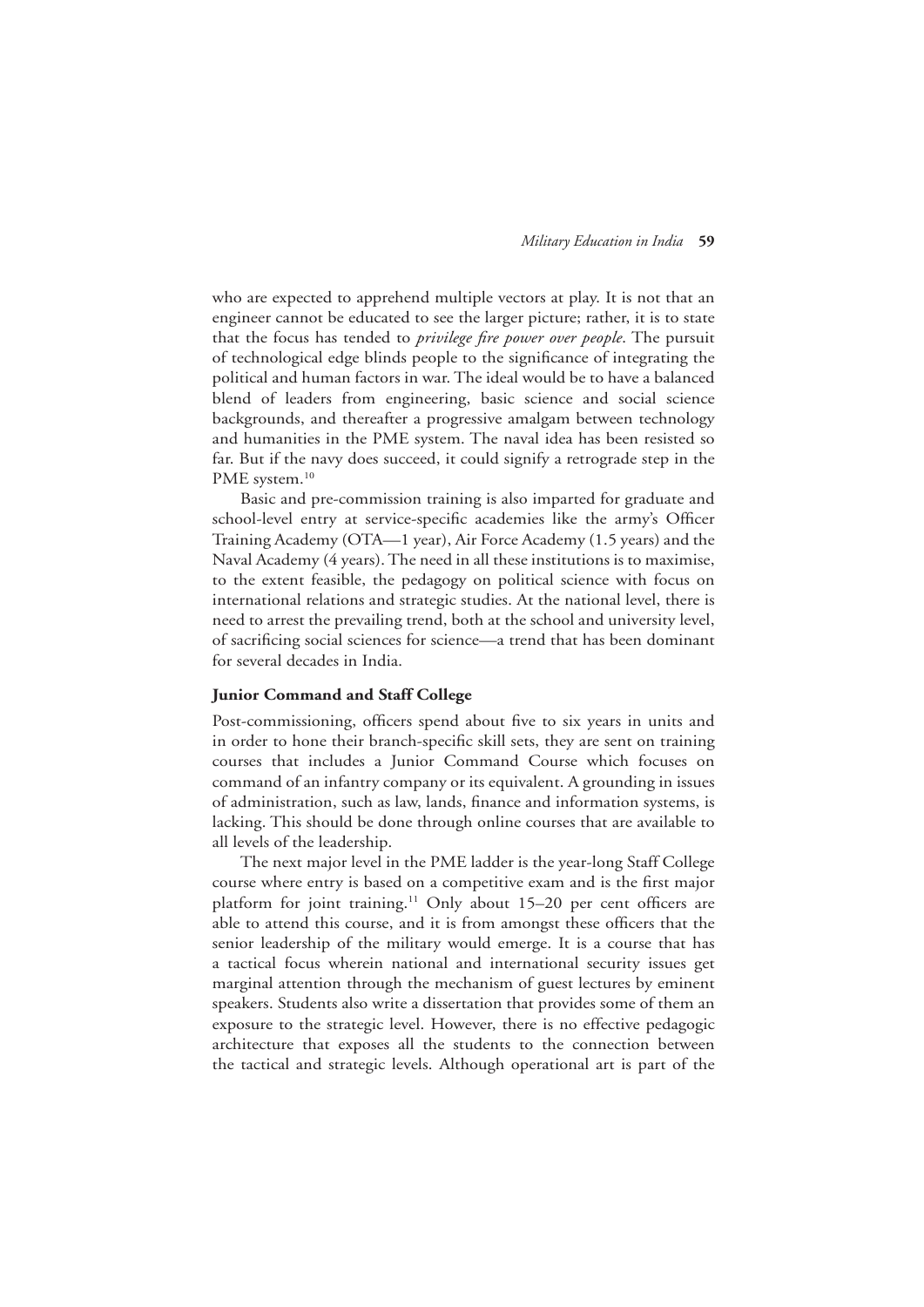curriculum, it is disconnected from the political and strategic contexts. There is a case for increasing the weightage on strategic studies during this course by decreasing its service-specific tactical-level content.12 It would require induction of civilian instructors to end the monopoly of a rotating group of serving armed forces officers whose service-specific expertise limits them from imparting knowledge on strategic studies. At the same time, this will strengthen the link with academia and facilitate a cross-pollination of ideas.

As this course covers only 15–20 per cent of the officers, the obvious question that arises is: what about the rest? For, if tactical-level actions in the contemporary conflict arena demand a larger understanding of political vectors, surely the wider pedagogic scope in the PME system cannot be restricted to the select few who have passed the competitive exam for the Staff College. Only an online system of education that is incentivised to help promotion and selection for important appointments can possibly close the gap. Though the likely establishment of INDU in the next few years could be a pedagogic avenue, it will not still satisfy the requirement of quantitative coverage. There is no other practical solution other than an online system of imparting strategic studies based on a capsule system. INDU should privilege this in its development, as it requires minimum infrastructure and ensures maximum coverage. In the long run, INDU will fill the higher education gap in India's national security architecture. Even though, ultimately, the existing PME structure will be subsumed by it, the reforms should not await the advent of the university. (The envisaged INDU structure is given in the Appendix.)

#### **Higher Command and Higher Defence Management**

The Higher Command and Higher Defence Management courses are nearly one year courses, conducted at service-specific and joint institutions, for officers who have completed their battalion or equivalent command assignments.13 These Colonels or their equivalents in the other services, with about 17–20 years of service, are a narrow band of specially selected officers who potentially will tenant the higher rungs of leadership.14 They will also form the backbone of support for the senior leadership to evolve operational and strategic-level products in terms of doctrines, policies, strategies and plans—this requires independent and targeted research. The major focus of the course is on the operational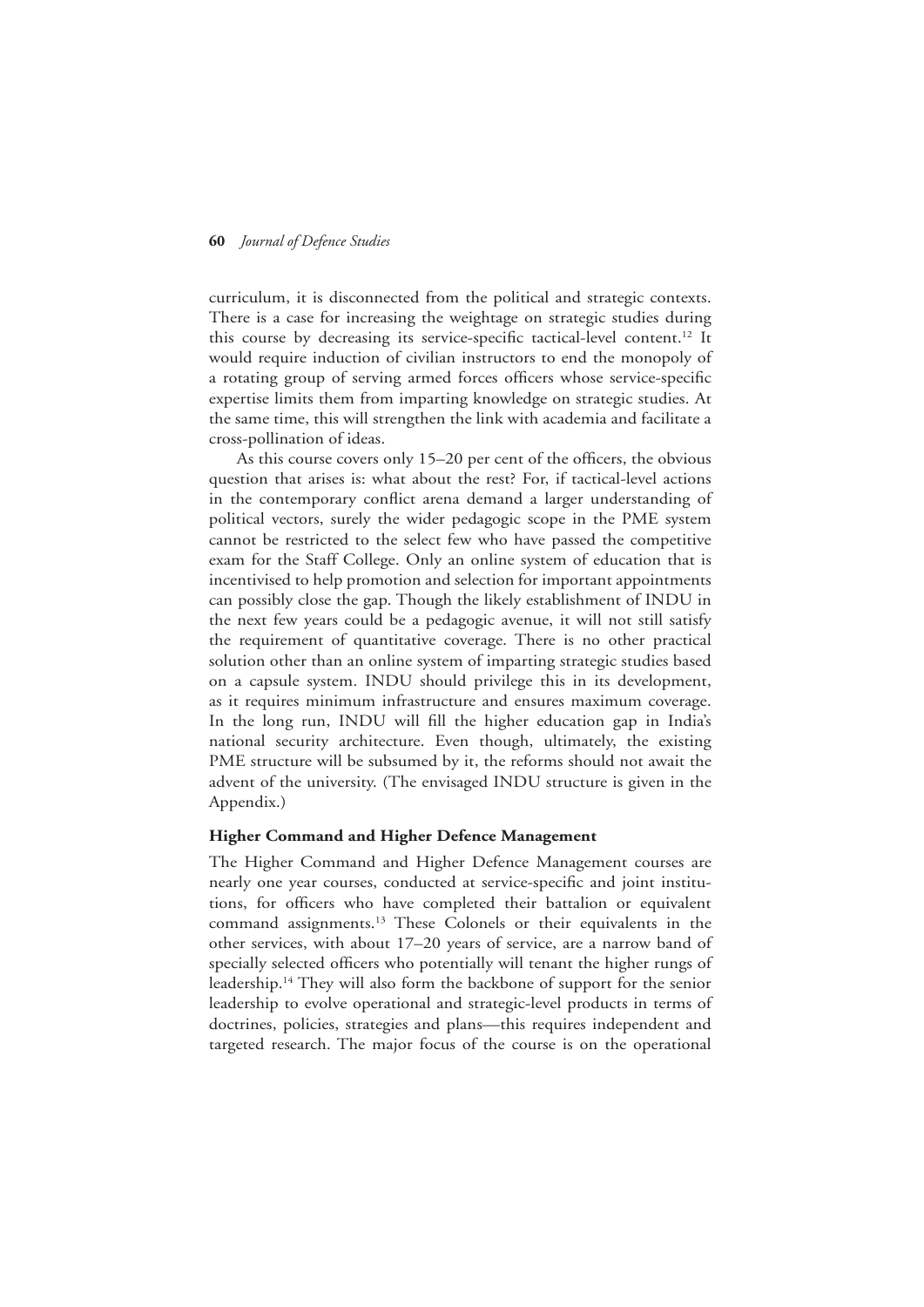level, which is being defined as the intermediate level that connects the tactical and the strategic levels.<sup>15</sup>

The operational level came into prominence during the Cold War and was born of the need to maintain the relevance of the military force in the era of nuclear weapons. Through the creation of the operational level as an arena of autonomous military decision sphere, armed forces in theory defended their relevance of force application for political purposes. But more often than not, this resulted in operational plans and doctrines that were constructed in a political vacuum. If the nuclear shadow demanded war avoidance as a political outcome, the operational sphere attempted to keep alive the notion of victory despite the risk of mutual annihilation. The Cold Start Doctrine<sup>16</sup> that was enunciated by the Indian Army is indicative of the proclivity to produce operational doctrines that are not nested in a realistic political context. It is also proof of the embrace of the operational level in a strategic and political void of the PME system.

The Higher Command-level courses have restructured, but insufficiently, and need to pay more attention to strategic-level vectors that cast their shadow over contemporary and future battlefields. The major drawback is that the pedagogy is not backed by an interpretation founded on an understanding of the theoretical framework of war.17 A broadening of perspectives that open windows to the complexities of geopolitics; diverse societies; economic, cultural and historic peculiarities; constantly evolving technology; and the pervasive influence of the information revolution must inform pedagogy at this level. Civilian faculty would thus be essential. The major shift of weightage must transpire at this level, from technology to the humanities. For not only are the learners here the future higher leadership, but they are the intellectual support system that prepares the groundwork for the highest levels.

Except for the Higher Defence Management Course, the other Higher Command courses pay scant attention to administrative issues other than operational logistics. So, officers find themselves learning on the job when they are appointed as station commanders and have to deal with issues of law, lands and infrastructure building, inter alia. Since there is no scope for dovetailing administrative topics in the existing courses, these issues too can be done as online courses and made compulsory to complete in a laid-down time frame.

It is possible to put only very few selected officers through these type of courses as it is also from this level that the pyramid gets steeper. But the numbers can be augmented through INDU and an online e-learning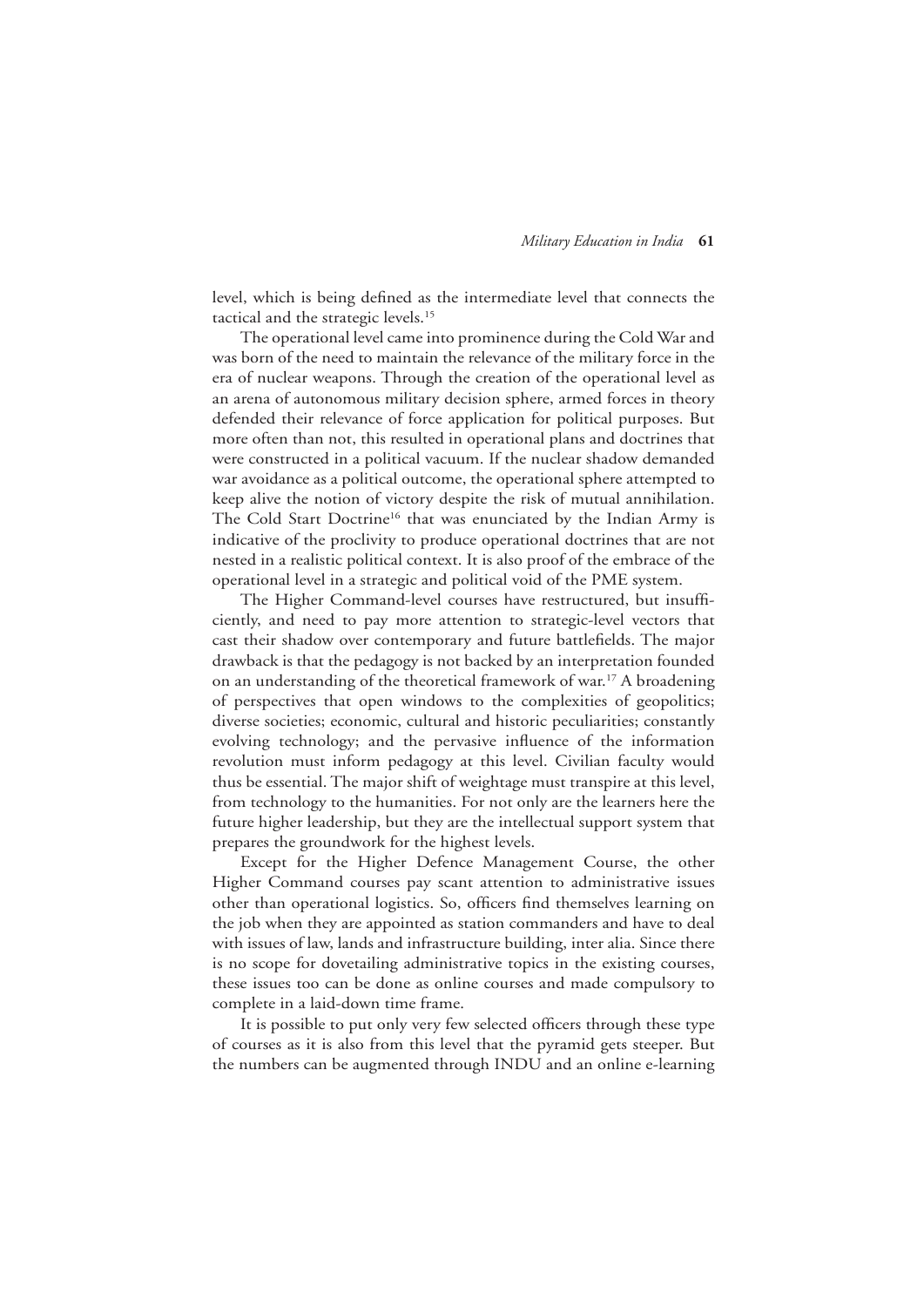system that is incentivised through an award of degrees and diplomas, while providing a linkage for promotion opportunities and coveted appointments.

#### **Senior Level**

The highest level of pedagogy in the PME system is imparted at NDC, New Delhi, through a year-long 'National Security and Strategic Studies Course' for Brigadiers and equivalent thereof in other armed services, civil services, and armed forces officers from foreign countries. It has a capacity for 100 course members, with 20 per cent each for civil and foreign armed forces and remainder for the Indian Armed Forces. The Indian Armed Forces officers would have about 28–32 years of experience and a shelf life of about six to eight years. It is at such a late stage that armed forces officers have dedicated exposure to the highest level that relates national security issues and policy and strategy formulation. These officers undoubtedly augment the capacity of the higher levels for strategic thinking but the organisation can utilise this capacity for a short period only. The number, when seen in the context of the size of the entire armed forces, is thus miniscule and requires to be expanded. Although the course content covers a broad canvas and includes research, a major drawback is in the faculty, as it depends on serving officers from the armed forces and civil services, based on a rotating system of two to three years. Once again, there is a case for augmenting the faculty by civilians specialising in strategic studies.

#### **The Human Capital Deficit**

In addition to the PME profile described so far, there is also a two-year study leave system that officers can avail, which could ideally be utilised not only to increase the quantum of officers who would benefit from this opportunity of, but also undertake courses in international relations and strategic studies.<sup>18</sup> But this has not been possible due to the weakness of defence and strategic studies as a discipline in the Indian university system per se. The result is a human capital deficit in the domain of strategic studies and the consequent inability to generate the intellectual capital that is required to support and shape national security policy and strategy formulation.

It is this very deficit that has been acknowledged in the report of the 2011 Committee of Experts, headed by Air Commodore Jasjit Singh,<sup>19</sup> and sponsored by the Ministry of Human Resource Development to assess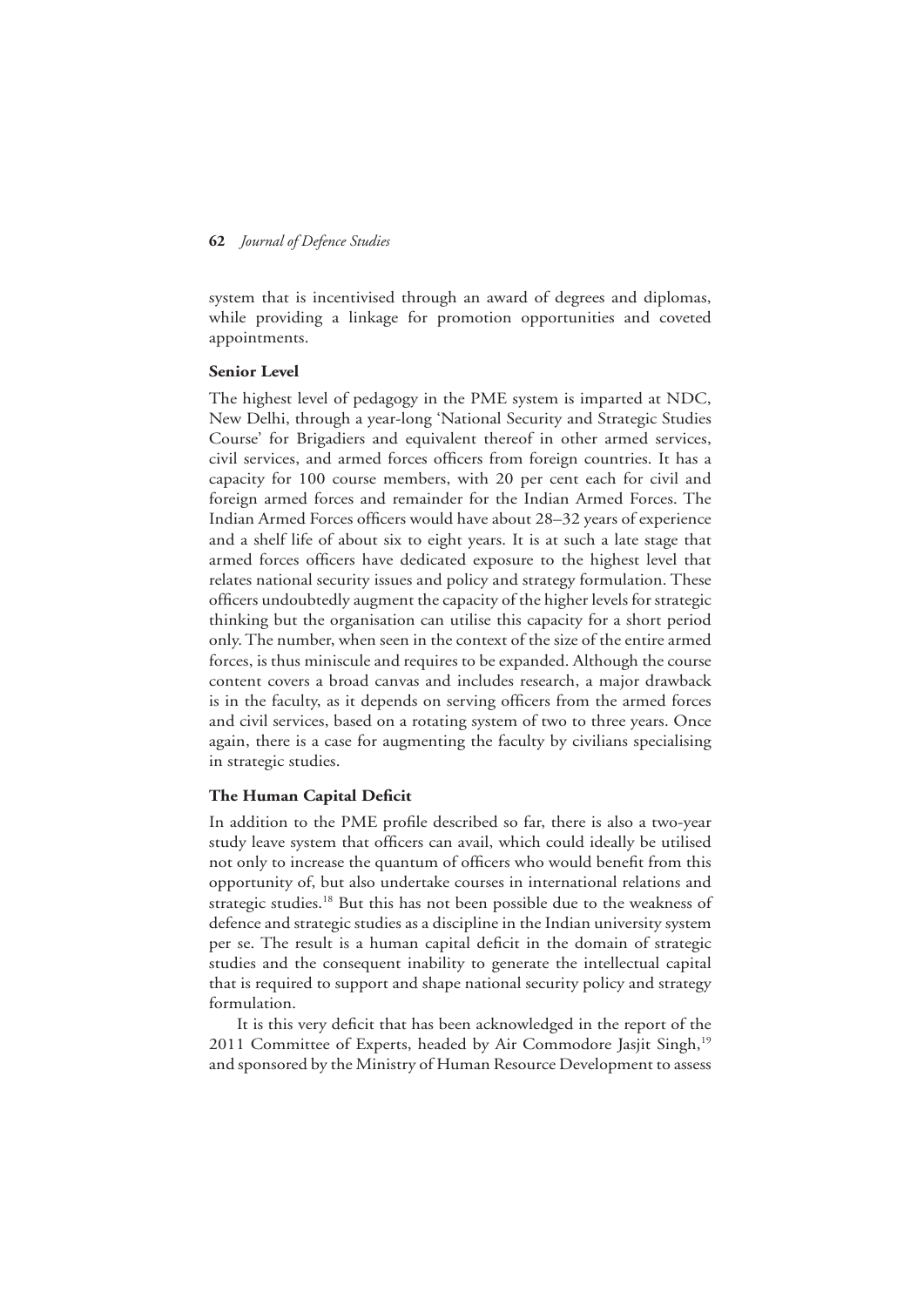the contribution of existing defence and strategic studies departments in universities towards national security. The Committee came to the conclusion that 'national security studies and education in this field as a discipline is nearly absent in the curriculum of our universities and colleges.'20 The report made wide-ranging recommendations and called for a major revamp of the existing educational infrastructure in the discipline of national security studies. Sadly, despite the report's acceptance in 2011, the implementation continues to be sluggish.

Human capital in national security must be viewed as an ecosystem consisting of academia—education from school to graduate, postgraduate, doctoral and postdoctoral research and studies; think tanks and civil society groups; and organs of government dealing with national security,<sup>21</sup> of which PME is a segment. Once the university system is revamped, as recommended by the Jasjit Singh Committee report, uniformed persons, through study leave, correspondence courses and sponsorship could access it. Similarly, once INDU is established, armed services personnel and civilians could undergo various programmes.

In 1998, a three-member task force on national security had submitted a report to the Prime Minister and recommended the establishment of five autonomous government-funded think tanks in functional areas to support the national security management institutions with requisite research study and analyses inputs based on open sources. This recommendation too has not been implemented.<sup>22</sup> Establishing think tanks will also provide opportunity for academically qualified persons to hone their skills and find employment, as lack of employment opportunities make strategic studies unattractive. Strategic studies must also be included as a subject in the civil services entrance exam.

Ideally, a flow of people needs to be established between the various parts of the ecosystem, which will enrich the process through crosspollination. Eventually, the departments of government that deal with national security issues will be enriched in their competence to formulate policy and strategy, because they can source the human capital from a wider, qualified base.

Humanities and the social sciences have been neglected both in the school and university system in India, while science and mathematics have traditionally been viewed as vehicles for professional achievement and monetary gain. Narrow focus on professional fields has driven the neglect. Most parents view humanities and social science as being meant for weak students. At the graduate and higher levels, humanities and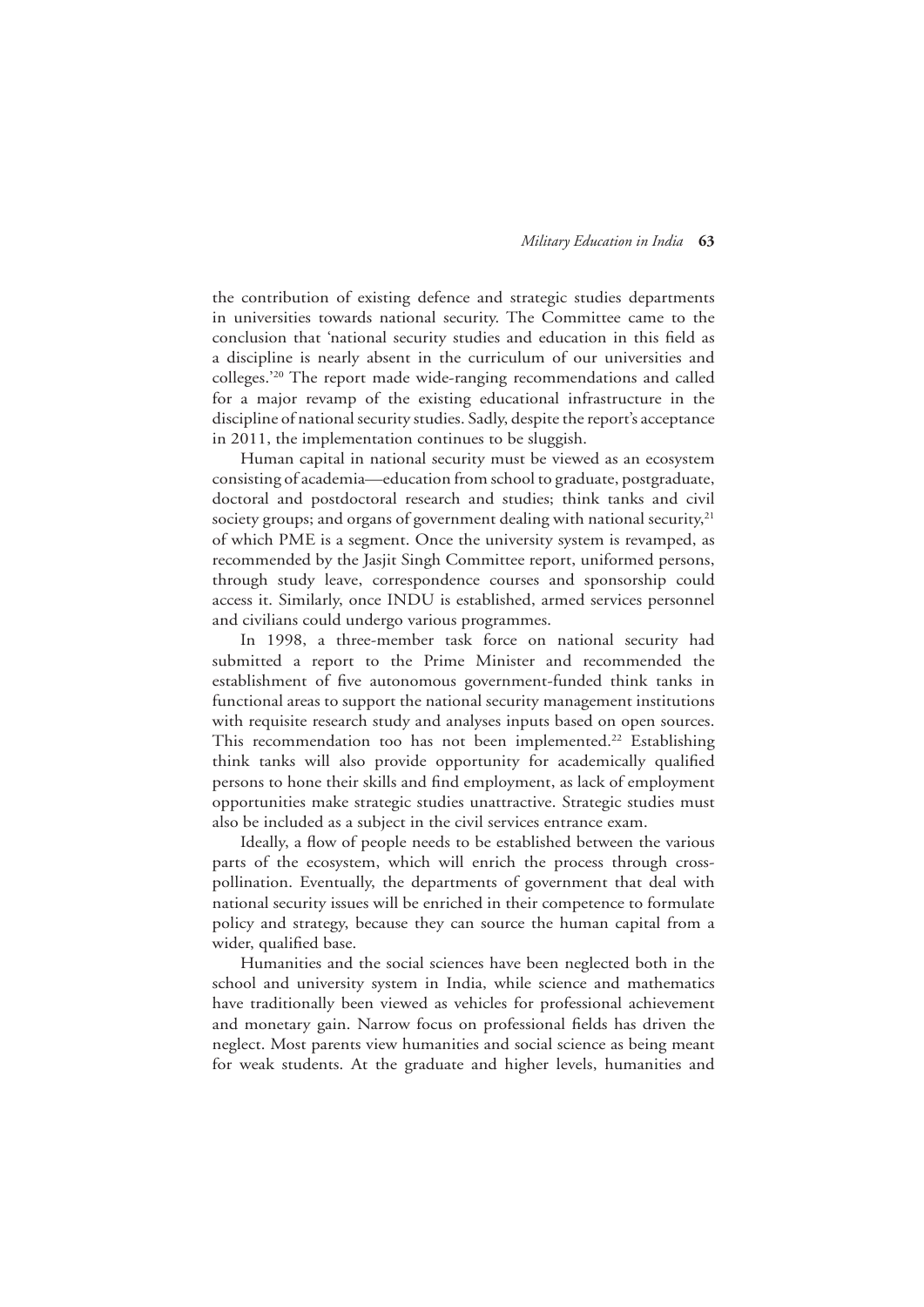social sciences fail to attract students of satisfactory merit, thus leading to a dearth of good faculty and trained researchers.<sup>23</sup> The neglect of humanities and social sciences in the civil education system mirrors a similar neglect in PME, where technology is privileged over people, thus demanding immediate remedial measures.

It is an undisputed fact that there is a need to revamp the ecosystem of national security studies in India. Advice pertaining to force application must be supported by the highest quality of human capital that can research and analyse the increasingly complex Indian security milieu, which is a natural consequence of India's growth and development. The military's neglect of strategic studies impacts the policy and strategy formulation process at the national level. It is negligence with potentially unacceptable costs.

#### **The Way Ahead**

The rationale of the thrust to strengthen PME should relate to closing the gap in the system by deepening the understanding between the tactical and strategic levels. *Combat as an instrument of warfare must relate to war as an instrument of politics*. The development of such an understanding needs a host of measures that are both exogenous and endogenous to the PME system. Implementing the exogenous measures will be more difficult and take longer, whereas application of endogenous measures could provide some short-term relief. But the process of improvement must embrace an ecosystem approach that encompasses the academic system, INDU, PME, think tanks, civil society groups, and government entities that deal with national security.

A major step is to align the curriculum of pre-commission and all middle to senior-most-level courses to include pedagogy that caters to a broader understanding of international relations, national security issues and defence and strategic studies. A culture of the study of history, especially military history, must be assiduously built into all levels of the leadership development. This will require a comprehensive and holistic review of the entire range of training courses at all levels, and also incorporation into the planned activities of military life.

The challenge of introducing additional subjects into an already overloaded course content will be a daunting one. Therefore, the exercise will need a comprehensive examination, which the Joint Training Committee<sup>24</sup> should undertake. A balance must be struck between the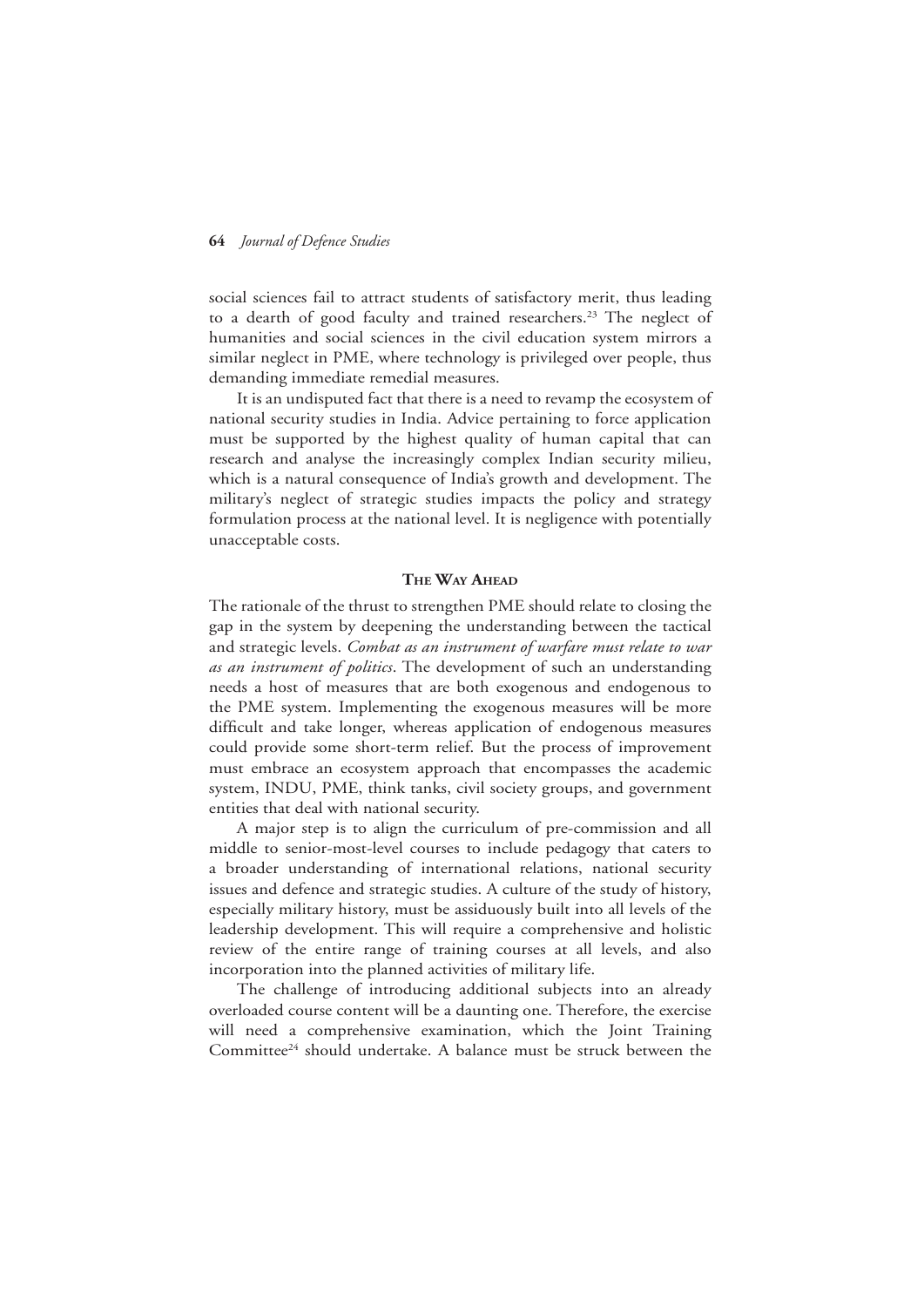demands of science and social sciences with initial weightage on science shifting to the social sciences at higher levels. The finalised curricula should ensure courses are rigorous, professionally relevant, current, and the levels are dovetailed. What is needed is the realisation by the military leadership of the requirement of incorporating the broadening of perspective, which will allow the mental connect between the battlefield and the realm of political outcomes by underscoring the instrumentality of combat. While the process of developing and sustaining the appropriate perspective must be the focus, it cannot be at the cost of the primary professional requirement of combat skills. *Conceptually, the demand for a technology focus at the tactical level must progressively mutate to a humanities focus at the strategic level*.

The provision of study leave must be utilised to place officers in think tanks and universities in India and abroad, and supplement the faculty-building programme for INDU. Faculty building for strategic studies should be prioritised as well. This requires a national securities studies faculty-building programme to be undertaken under the aegis of the University Grants Commission (UGC),<sup>25</sup> which could explore the feasibility of sourcing non-resident Indian talent from foreign universities. The faculty-building programme must also cater for the civilian and armed forces faculty who are required for INDU and identified military institutions, such as NDC, DSSC and Higher Command courses.

INDU should be established forthwith by enacting the INDU Act. Once established with faculty in place, INDU would act as a major feeder to the intellectual capital of the national security professional architecture of India. It will, in due course, facilitate populating the concerned ministries and other institutions like the National Security Council Secretariat (NSCS) that are involved in policy and strategy formulation, and alleviate the existing human capital problem.

Strengthening the strategic outlook of the political leadership must also be addressed if the quality of policy and strategy formulation is to achieve its potential. The Indian Parliament (Lok Sabha), under its training wing, should undertake the responsibility and provide a platform by conducting 'Strategic Outlook' training capsules for parliamentarians,<sup>26</sup> which the Institute for Defence Studies and Analysis (IDSA)<sup>27</sup> can undertake.

There is also scope of India–Singapore cooperation by marrying the existing strategic studies infrastructure of Singapore universities with the experience of India's military officers and civilians. A memorandum of understanding (MoU) between the governments could be sought and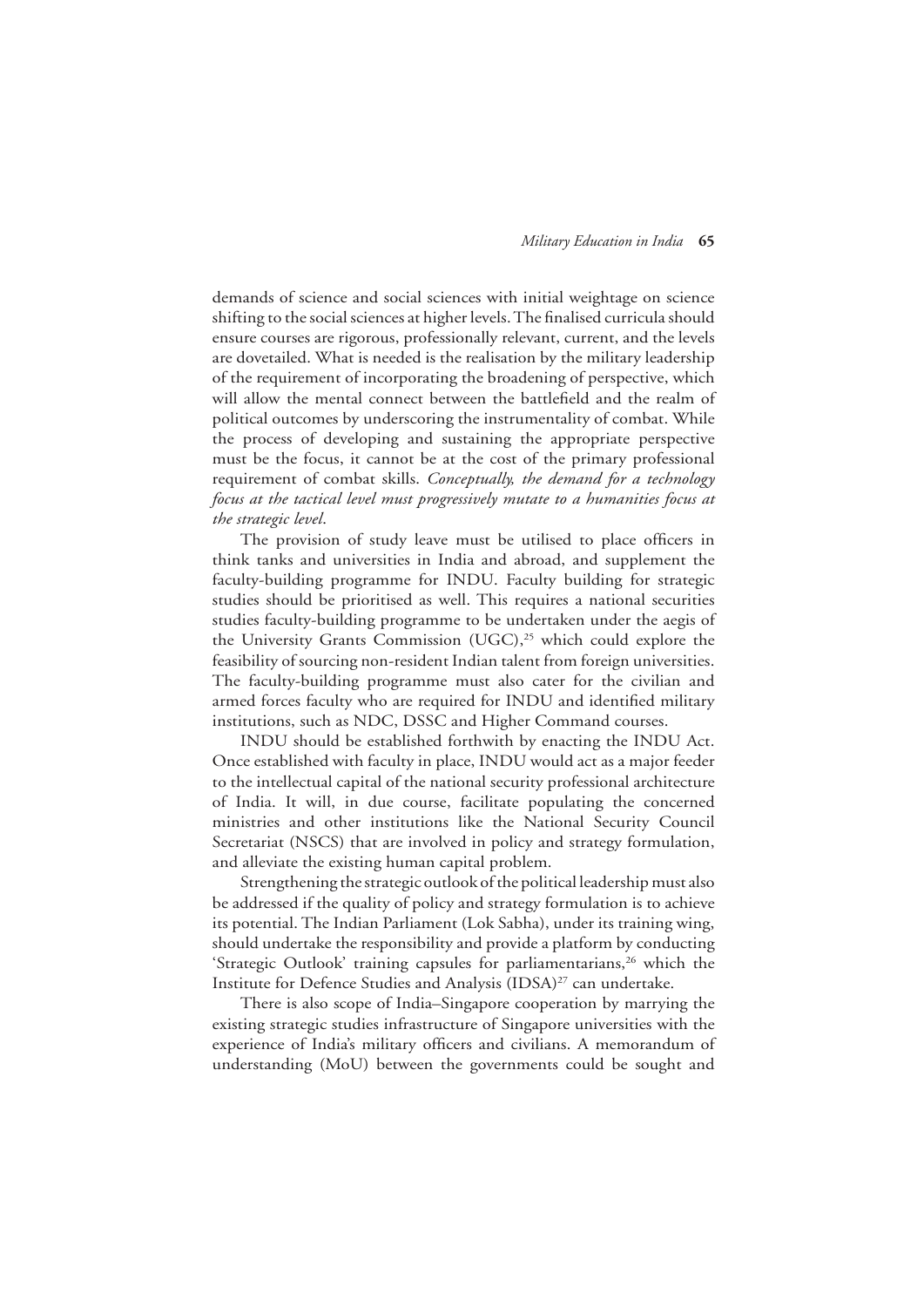Singapore could also be incorporated in the faculty-building programme. It would work out cheaper in financial terms and, more importantly, it will enable a better understanding of the dynamics of the Asian political theatre—an arena of India's focus.

#### **Conclusion**

By and large, the military instrument is viewed by the military and the political leadership as being exclusive of politics, and therefore they tend to remain distant and isolated from each other. This is based on a gross misunderstanding of the role of the military, which is, in essence, an instrument meant purely for political purposes.

The idea of an apolitical Indian military should not in any way imply that the military and the political leadership remain distanced through a filter of a civilian bureaucracy. Instead, it implies that the military is politically neutral in India's multiparty democracy and civilian control is established through the elected political leadership. The need of the hour is to close politico-military gap and foster mutual understanding and respect of each other requirements. At one level, this requires strengthening of strategic studies in the existing PME system. At another level, strengthening of the national educational base in strategic studies is a necessary condition to improve India's strategic performance.

Located in the Asian theatre, India's strategic challenges have been varied and perpetual. Our investment on the intellectual capital in the strategic sphere will be a significant determinant of our ability to navigate the turbulent waters of the global power shift occurring when India is still grappling with internal challenges. Updating the political and military mind with an indigenously derived strategic thought process is more critical and inexpensive than modernisation of military hardware alone. Therefore, expectantly, it will improve the probability that India's utilisation of force is guided by political wisdom and strategic prudence.

One should not miss the forest for the trees.

#### **NOTES**

1. Introduced in 1995 as a motivating mechanism at the height of the counterinsurgency campaign in J&K, it is applicable to all units involved in conflict situations. Points earned from unit citation play a major role in the selection of units for United Nations (UN) missions. Parameters include terrorist arrested/surrendered, weapons, ammunition and war-like stores recovered, etc. Human rights violations, however, debar units.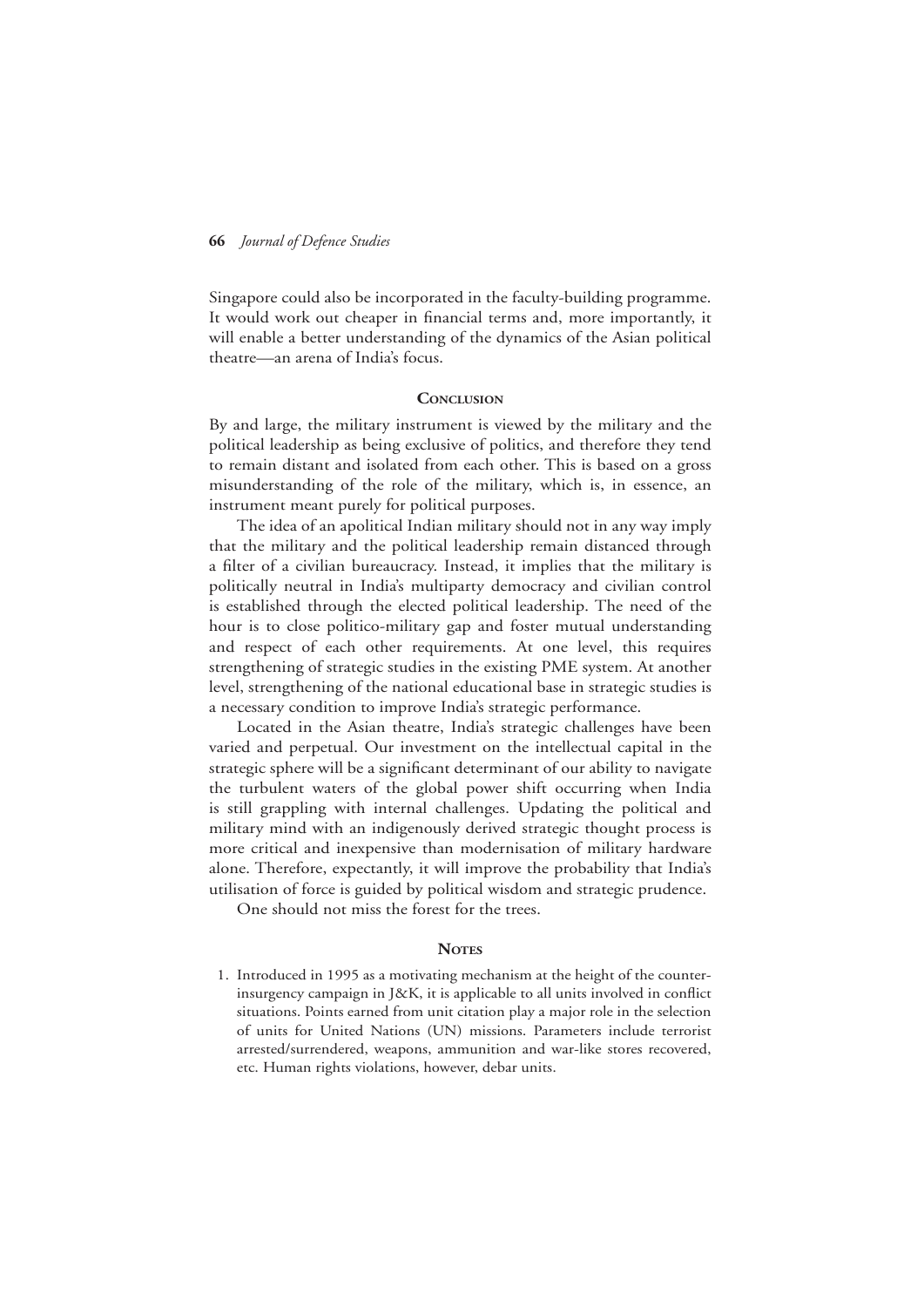- 2. This was the 1962 Sino-Indian War.
- 3. Military theory in terms of utility is indispensable, but in practice has to be viewed in context. See Harold R. Winton, 'An Imperfect Jewel: Military Theory and Military Profession', *The Journal of Strategic Studies*, Vol. 34, No. 6, December 2011, pp. 853–77.
- 4. This author considers a revolution to be any phenomenon that cannot be countered effectively, nuclear weapons being a prime example.
- 5. See Rupert Smith, *The Utility of Force: The Art of War in the Modern World*, London: Penguin, 2010, p. 267.
- 6. 'Theory should not accompany the general to the battlefield, that its role was educational, not prescriptive, to give insights, not to hedge the commander round with fixed solutions.' See Hew Strachan and Andreas Herberg-Rothe, *Clausewitz in the Twenty-first Century*, Kindle edition, Oxford University Press, 2007, p. 20.
- 7. As of 2014, the six-monthly intake included army (230), air force (65), navy (40) and foreign (15).
- 8. Network-centric warfare and effects-based operations are manifestations of the belief and, like many other buzzwords emanating from Western militaries, easily find its way into Indian military lexicon, and continue to endure even after the originators have discarded them.
- 9. See 'The Warrior Ethos at Risk: H.R. McMaster's Remarkable Veterans Day Speech', 18 November 2014, available at http://blogs.cfr.org/ davidson/2014/11/18/the-warrior-ethos-at-risk-h-r-mcmasters-remarkableveterans-day-speech/, accessed on 2 December 2014.
- 10. See 'Lesson 4: The Inability of Technology to Substitute for the Sociocultural and Historical Knowledge Needed to Inform Understanding of the Conflict, Formulation of Strategy, and Timely Assessment', in Linda Robinson, Paul D. Miller, John Gordon IV, Jeffrey Decker, Michael Schwille and Raphael S. Cohen, *Improving Strategic Competence: Lessons from 13 Years of War*, 2014, p. 15, available at http://www.rand.org/content/dam/rand/pubs/research\_ reports/RR800/RR816/RAND\_RR816.pdf, accessed on 16 January 2015.
- 11. The Defence Services Staff College (DSSC), Wellington, trains 450 officers annually. The Technical Staff Officers College, Pune, trains 120 officers but is purely devoted to technical subjects.
- 12. Only 8 per cent of the syllabus is related to the strategic level and includes a two-day capsule on international relations.
- 13. The army, air force and Higher Defence Management courses have a working period of eight months, while the navy has six months.
- 14. Approximately 300 officers from the three services attend the Higher Command and Higher Defence Management courses each year. They comprise 10 per cent of their batches.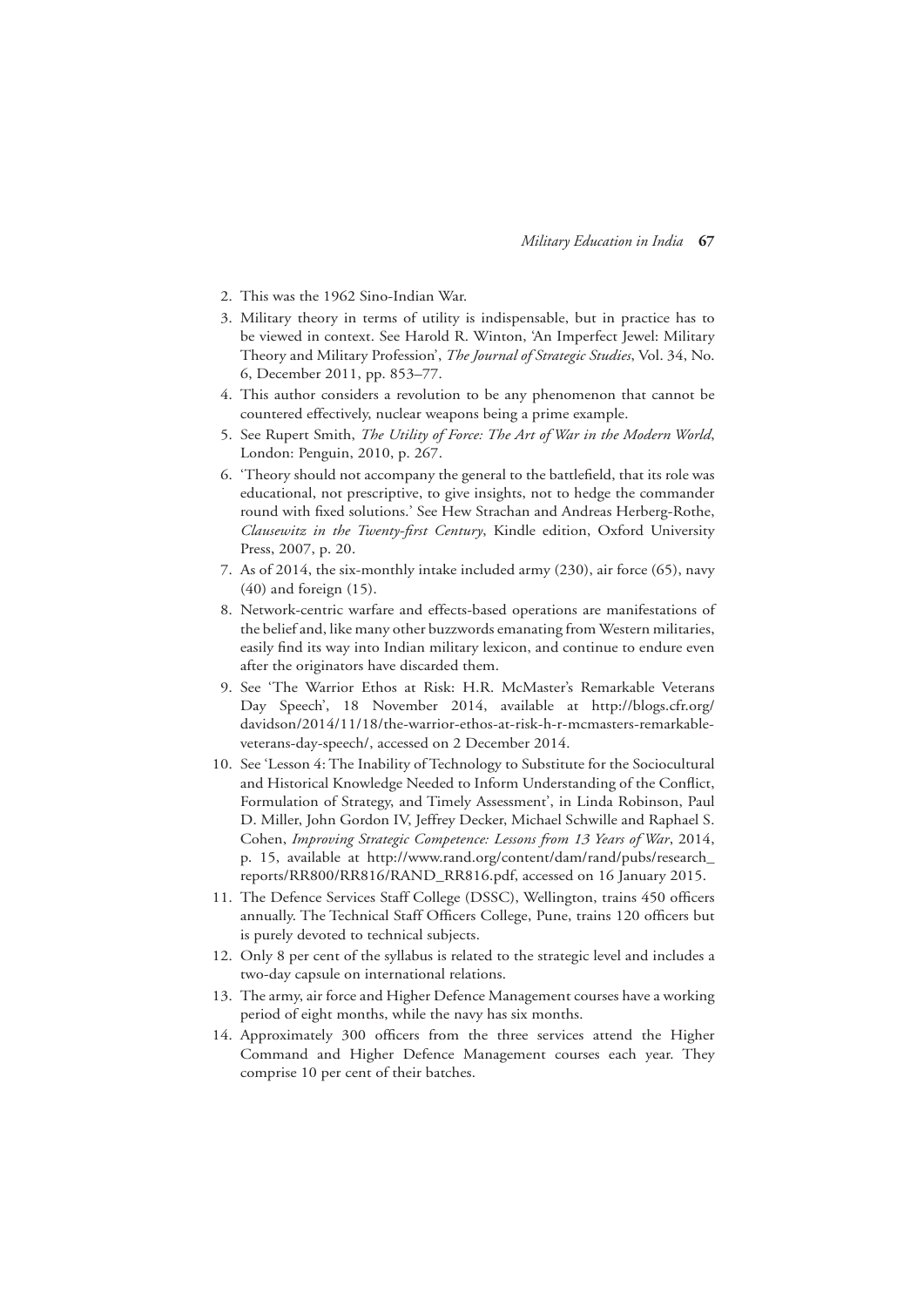- 15. The weightage on strategic level varies across service-specific courses, from 15 per cent (army) to 20 per cent (navy).
- 16. See 'Cold Start Doctrine', available at http://tribune.com.pk/story/276661/ understanding-indias-cold-start-doctrine/. The existence of such a doctrine was officially denied by General V.K. Singh, then Army Chief in January 2011.
- 17. The joint Higher Defence Management Course pays more attention to this aspect than the service-specific courses.
- 18. On the other hand, about 81 officers were doing MTech from various Indian engineering colleges in 2014.
- 19. *Report of the Committee of Experts to Review the Functioning of Defence and Strategic Studies and Related University System*, New Delhi, 10 January 2011. A copy of report is available with the author.
- 20. Ibid.
- 21. Ministry of Defence (MoD), Ministry of Home Affairs (MHA) and Ministry of External Affairs (MEA) are the three main ministries that deal with national security, as also the National Security Council Secretariat (NSCS) under the Prime Minister's Office (PMO).
- 22. *Report of Committee of Experts*, n. 19, para 16.
- 23. Naushad Forbes, 'Higher Education in India: Growth and Challenges', 2014, available at http://www.wipo.int/export/sites/www/econ\_stat/en/ economics/gii/pdf/2014/gii\_2014\_chapter\_4.pdf, accessed on 30 January 2015. Also see Ramandeep Kaur, 'The Neglected State of Humanities at School Level', 2013, available at www.mapsofindia.com/my-india/education/ the-neglected-state-of-the-humanities-at-school-level-in-india, accessed on 26 October 2014.
- 24. This is the highest joint service institution responsible for joint training and comprises the three Vice Chiefs and the Chief of Integrated Staff.
- 25. The UGC is the apex body under the Ministry of Human Resource Development responsible for higher education in India.
- 26. In 2013, the author was involved in such an initiative headed by the former minister of human resources development, and had obtained the Lok Sabha speaker's assent. But this effort was stillborn due to the political turmoil that accompanied the Telangana state creation.
- 27. This is the premier think tank of the MoD.